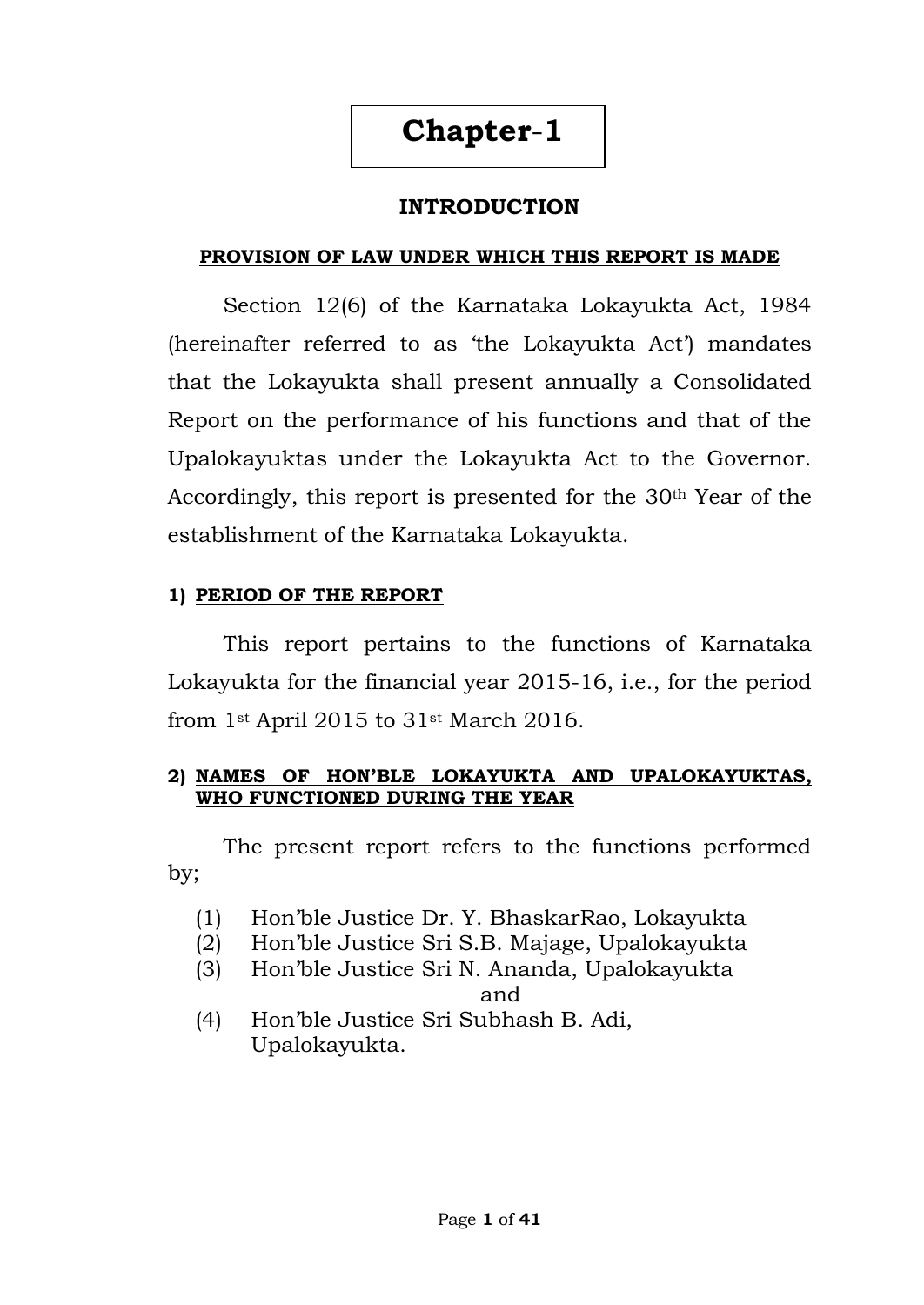## **3) OBJECTIVES OF THE KARNATAKA LOKAYUKTA ACT**

(1) The Lokayukta Act is enacted under Karnataka Act No. 4 of 1985 by the Karnataka State Legislature on the recommendations of the Administrative Reforms Commission for setting up the institution of Lokayukta for the purpose of improving the standards of public administration, by looking into the complaints against administrative actions, including the cases of corruption, favouritism and official indiscipline in the administrative machinery. The Act was first published in the Karnataka Gazette, Extraordinary on the Twenty-Eighth day of January, 1985 and which has received the assent of the President on the Sixteenth day of January, 1985.

(2) The Lokayukta Act makes provision for the appointment and functions of Lokayukta and Upalokayuktas for making enquiries into administrative action relatable to matters specified in List II or List III of the Seventh Schedule to the Constitution taken by or on behalf of the Government of Karnataka or certain public authorities in the State of Karnataka, including any omission or commission in connection with or arising out of such action, in certain cases and matters connected therewith or ancillary thereto.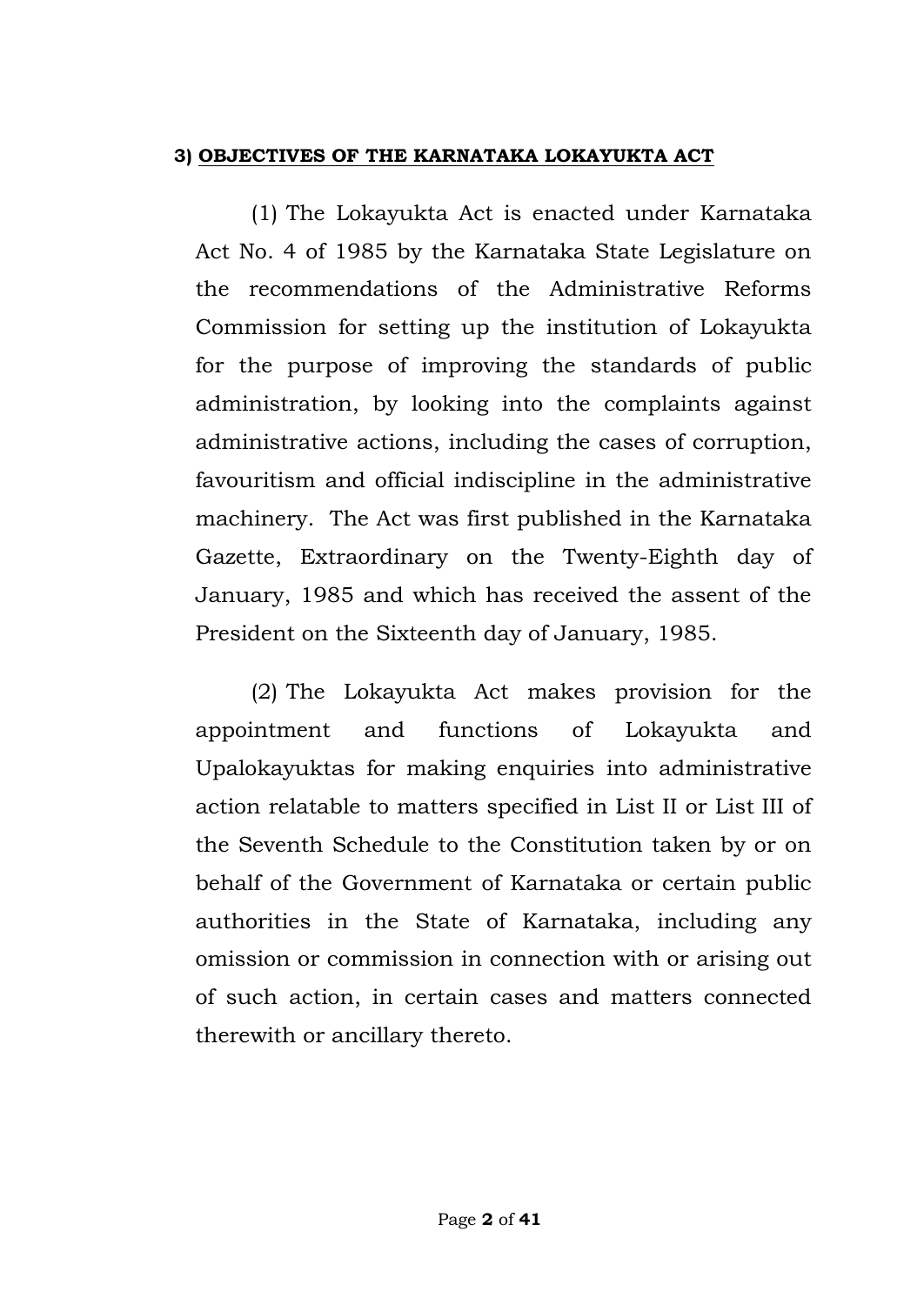## **3) FUNCTIONS OF LOKAYUKTA & UPALOKAYUKTAS**

(1) The general thinking of the people is that Lokayukta is created for combating corruption, by catching hold of the persons who are demanding bribe or catching hold of the persons who are in possession of assets disproportionate to their known sources of income. But, the functions are not limited to that extent only. The role of Lokayukta is not only confined to corruption, but it extends to redressal of grievances of citizens and also to make investigation into allegations against public servants and recommending disciplinary action against them. Thus, the Lokayukta oversees the Good Governance of the State. Providing efficient and corruption free administration and thereby ensuring good governance is the paramount responsibility of every democratic Government. It is said that Corruption is the friend of the rich and the enemy of the poor. Besides causing irreparable damage to the trust and public confidence in systems which affect people's daily lives, corruption threatens security of the Country, Corruption undermines political, social and economic stability and leads to maladministration. There cannot be any dispute that the Karnataka Lokayukta has acquired nationwide image and prestige as a premier institution fighting corruption and monitoring good governance.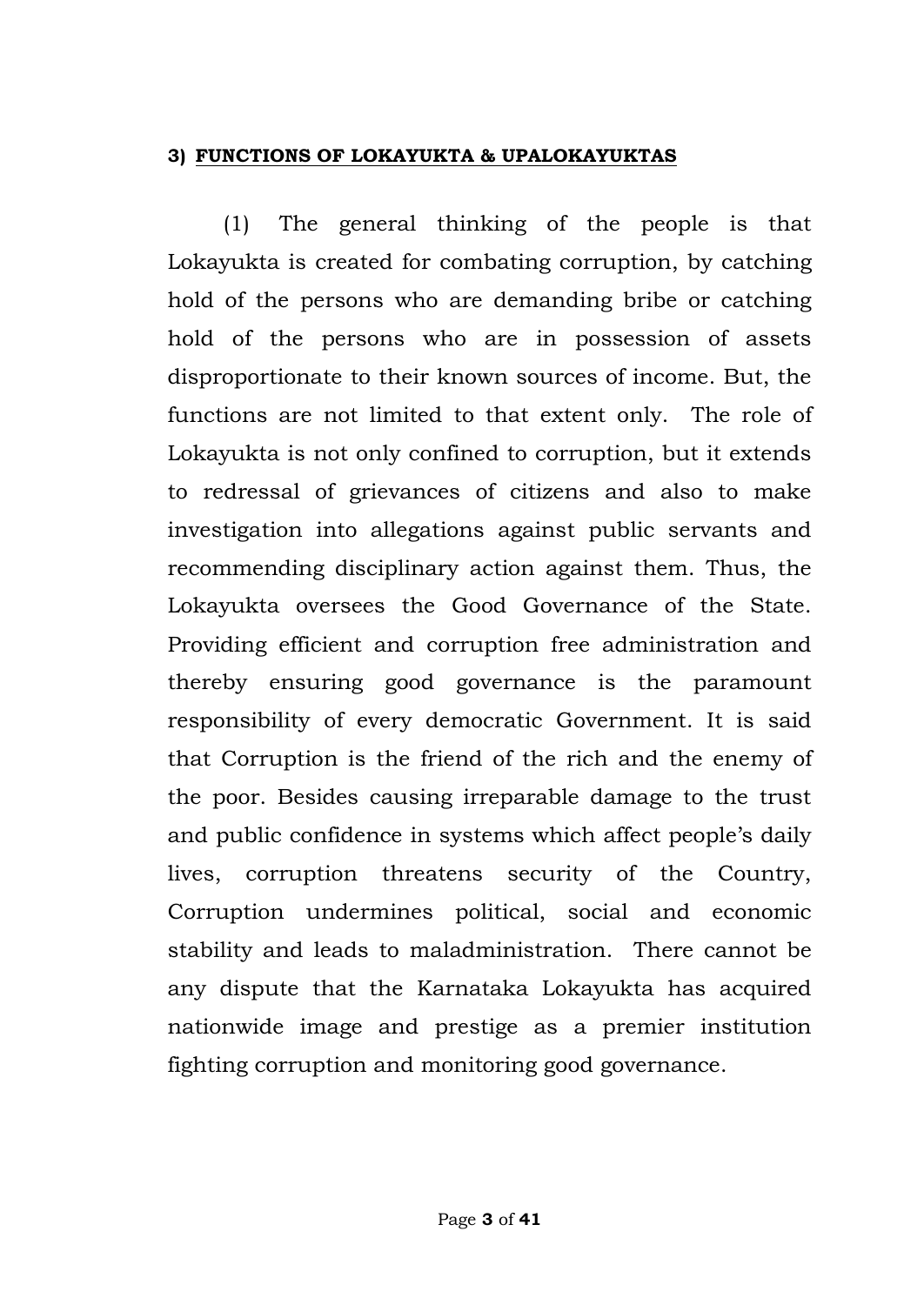(2) The Institution of Lokayukta, therefore, has proved to be an effective watch dog against injustice being caused to the citizens, and also last ray of hope available to the public to ventilate their grievances against corruption, mal-administration and administrative lapses in the State Machinery. In certain suitable cases, this institution has also by way of recommendation to Government suggest remedial actions to establish good governance.

### **4) JURISDICTION OF LOKAYUKTA AND UPA-LOKAYUKTAS**

(1) According to Section 7 (1) of the Lokayukta Act, the Lokayukta has jurisdiction over any action taken by or with the approval of the Chief Minister, any other Minister or Secretary or a Member of the State Legislature or any other public servant notified by the State Government. Further, the State Legislature has amended the Lokayukta Act by Act No.25 of 2010 and according to which, the Chairman, the Vice-Chairman (by whatever name called) or a member of an Authority, Board or Committee, a Statutory or Non-statutory Body or a Corporation, established by or under any Law of the State Legislature including a Society, Co-operative Society or a Government company within the meaning of Section 617 of the Companies Act, 1956, nominated by the State Government, comes within the jurisdiction of Lokayukta. Further, all public servants holding a post of pay carrying either a fixed pay, salary or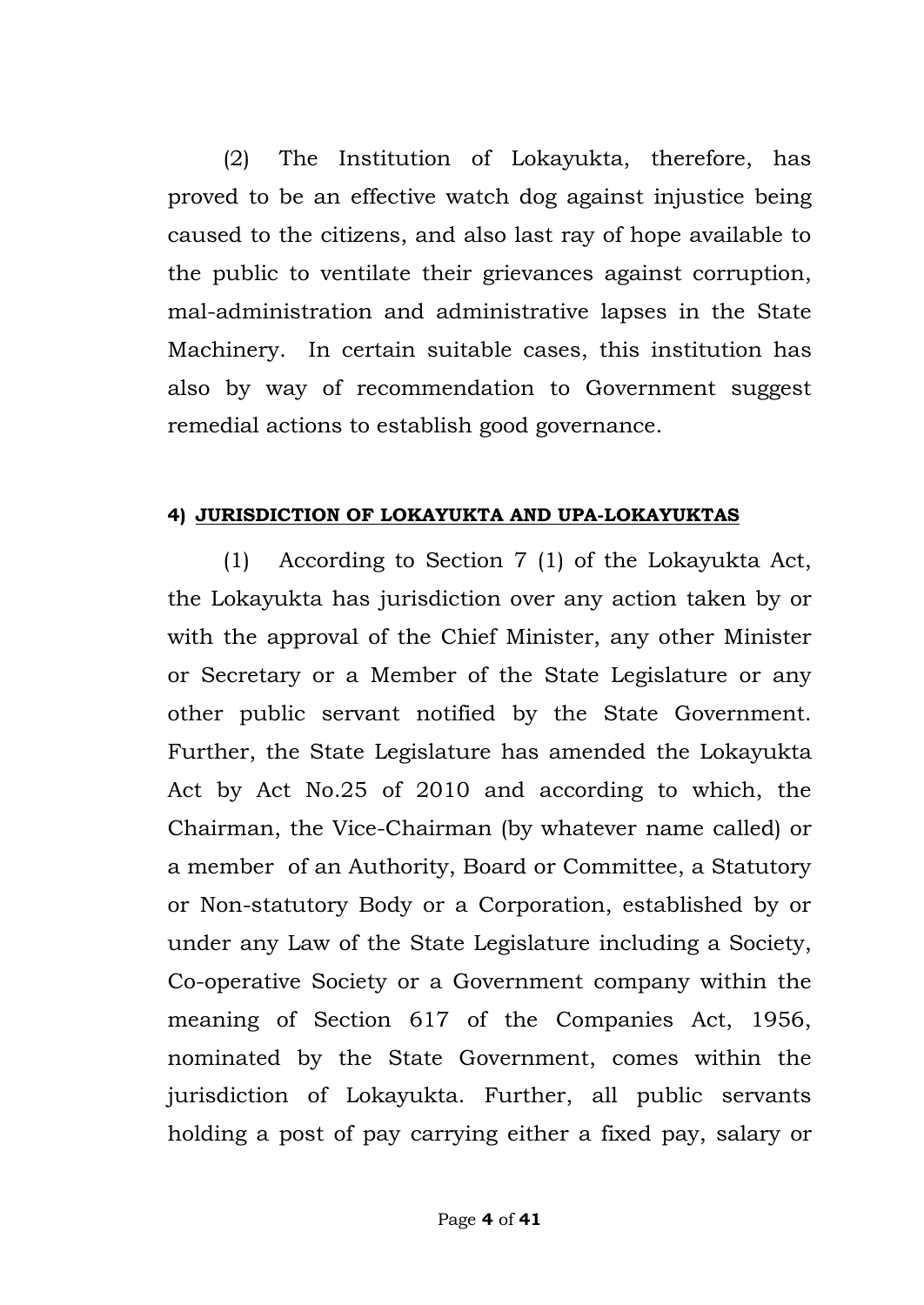remuneration of more than Rs.40,000/- per month or a pay scale, the minimum of which is more than Rs.40,000/- as revised from time to time, come within the jurisdiction of Lokayukta.

(2) According to Section 7(2) of the Lokayukta Act, an Upalokayukta may investigate any action which is taken by or with the general or specific approval of any public servant, not being the Chief Minister, Minister, Member of the State Legislature, Secretary or other public servant referred to sub-section (1) of Section 7, in any case where a complaint involving a grievance or an allegation is made in respect of such action or such action can be or could have been, in the opinion of the Upalokayukta recorded in writing, the subject matter of a grievance or an allegation.

(3) Further, according to Section 7(2A) of the Lokayukta Act, the State Government may refer matters to the Lokayukta or an Upalokayukta for conducting investigation.

## **5) BRANCHES/WINGS IN THE KARNATAKA LOKAYUKTA INSTITUTION**

(1) The following Branches/Wings exist at present to assist the Lokayukta/Upalokayukta in their functioning under the Karnataka Lokayukta Act.

1) Administration Wing

2) Enquiry Wing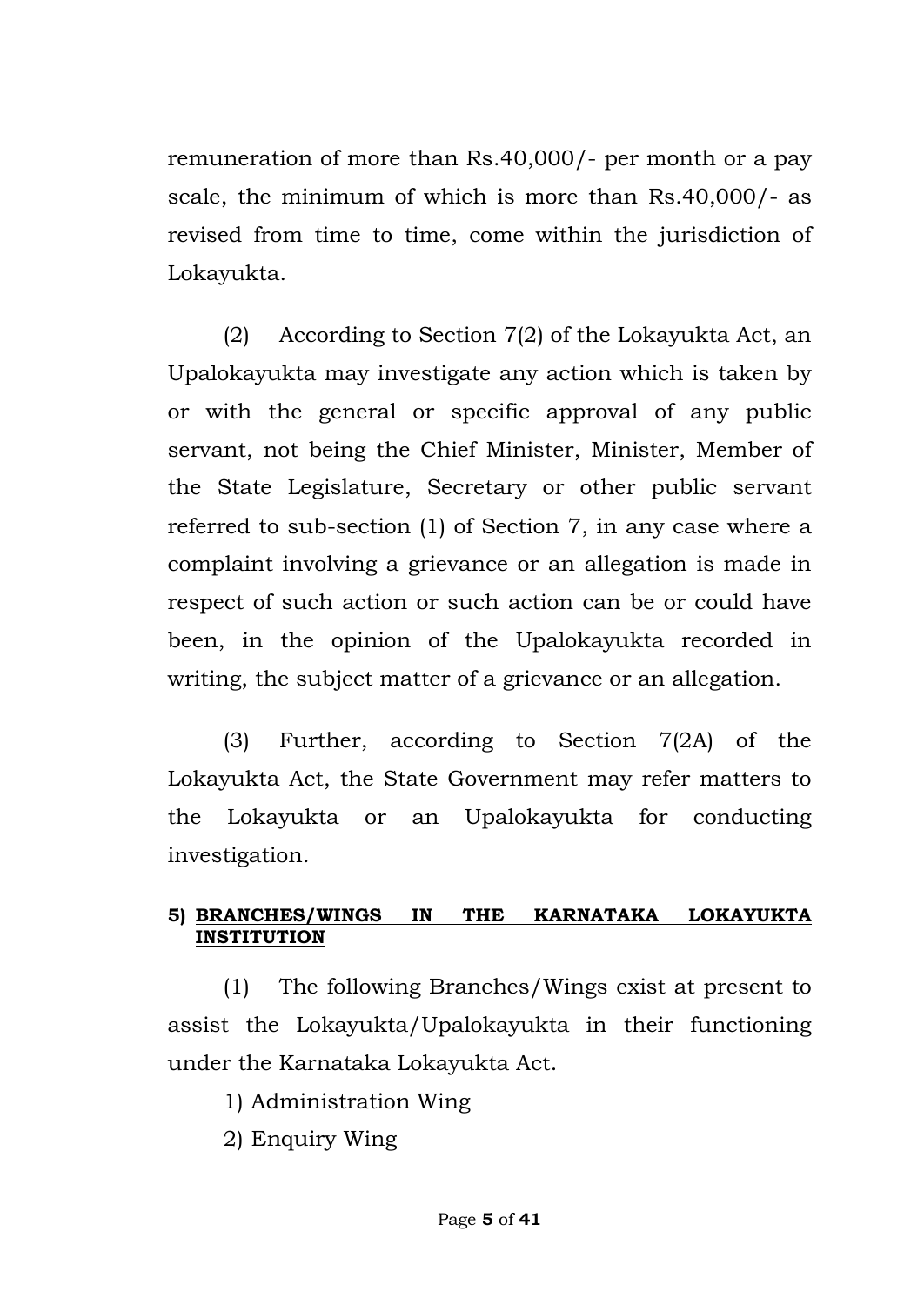3) Police Wing

4) Technical Audit Cell.

(2) Registrar is declared as Head of the Department under Schedule (1) to the Karnataka Civil Service Rules. Further the Registrar heads the Administration and Enquiry Wing in the Karnataka Lokayukta, while Police wing is headed by Additional Director General of Police and the Technical Audit Cell is headed by the Chief Engineer.

(3) To assist the Lokayukta/Upalokayuktas in their functioning, officers from Judiciary and Departments of Police, Prosecution, Public Works, Statistics and State Accounts, work on deputation in the Lokayukta organization. Further ministerial staffs are also recruited directly for the Karnataka Lokayukta Institution. In addition, the Lokayukta or Upalokayuktas can take the assistance of any officer of the State and Central Government and any other agency.

# **6) FUNCTIONS OF EACH BRANCH / WING OF THE KARNATAKA LOKAYUKTA**

# **(1) Administration Wing:-**

In the Administration wing, apart from the administration of the Lokayukta institution in respect of officers/staff, expenditure, accounts, stores, etc., receiving of complaints from the general public and processing the same in accordance with the Karnataka Lokayukta Act are dealt with. Further, the officers/officials are also assisting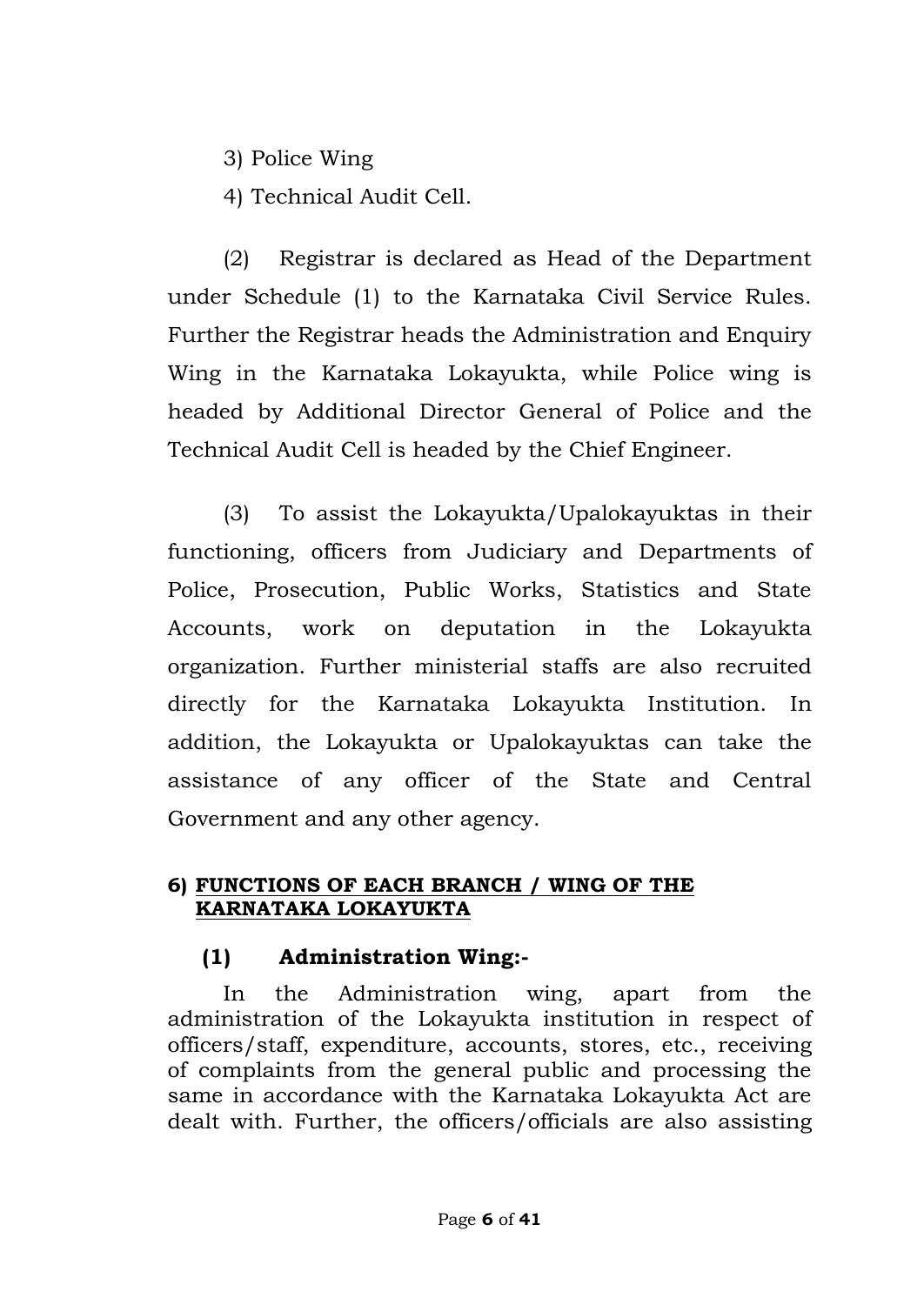the Lokayukta/Upalokayukta in the investigation of the complaints.

# **(2) Enquiry Wing:-**

The officers (Judicial Officers) of the Enquiry Wing are conducting Departmental Enquiries against the public servants which are initiated by the Government under Rule 14-A of the Karnataka Lokayukta Act. Besides this, the Officers are assisting the Lokayukta/Upalokayukta in scrutiny of the complaints, preparation of reports under Section 12(3) of the Karnataka Lokayukta Act.

# **(3) Police Wing:-**

The Police Wing deals with cases registered under the Prevention of Corruption Act, besides it also assists the Lokayukta/Upalokayukta in conducting investigation into the complaints received under the provisions of the Karnataka Lokayukta Act as referred to it by the Lokayukta/Upalokayukta

# **(4) Technical Audit Cell:-**

The Technical Audit Cell mainly conducts investigations referred to them by the Lokayukta/Upalokayukta in the matters such as allegations of execution of sub-standard works by the public servants, misappropriation of money, loss caused to the Government due to negligence on the part of public servants. The Technical Wing also assists the Police Wing in evaluating the cost of construction of buildings by the public servants, against whom the cases of possession of disproportionate assets has been registered.

# **7) GENERAL**

(1) During the current financial year, the Lokayukta and Upalokayuktas, apart from receipt and disposal of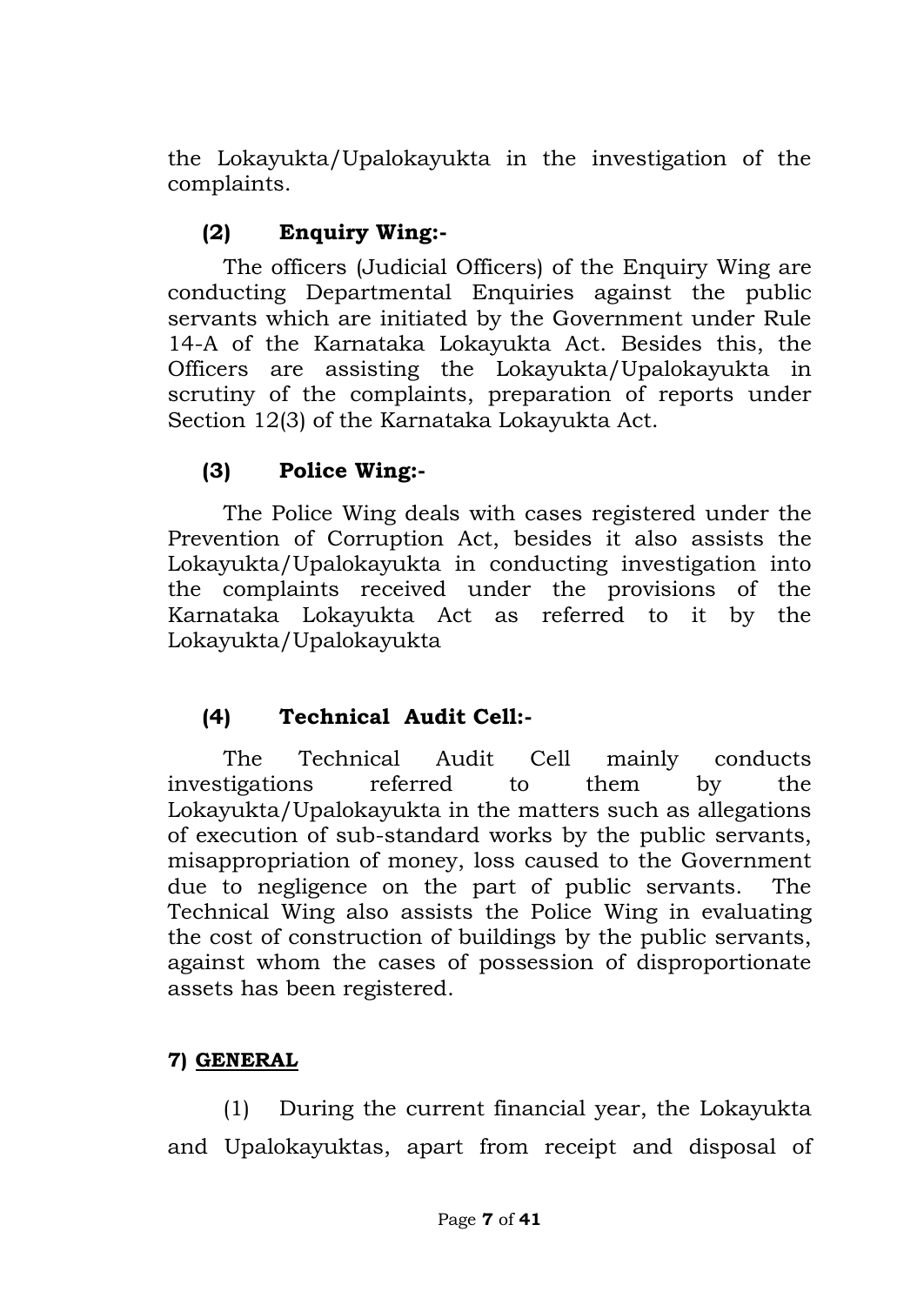complaints, have also visited many District places and received the complaints from the public and heard them in public before the concerned public officers. Many of such grievances have been redressed at the spot itself. The Superintendents of Police and other Officers of the Police Wing of the Karnataka Lokayukta, posted in district Head Quarters are also instructed to visit every Taluk coming under their jurisdiction after giving wide publicity and afford an opportunity to the aggrieved citizens to make their complaints and if possible to redress their grievances with the assistance of the concerned officers of the Government. In such cases where grievances could not be redressed at the spot, the complaints are sent to the head office at Bengaluru and the matter will be investigated into by the Lokayukta or Upalokayuktas, as the case may be.

(2) 24x7 HELPLINE functioning in Karnataka Lokayukta to take care of cases of emergency is functioning round the clock and in many cases, the same has proved to be very helpful to the aggrieved citizens in getting immediate and timely relief in Government offices particularly in hospitals and police stations throughout the State in emergency situations. The said facility can be availed by dialing 155320 and 18004255320 which are toll free numbers. 24 x 7 HELPLINE can also be availed by dialing 22375014.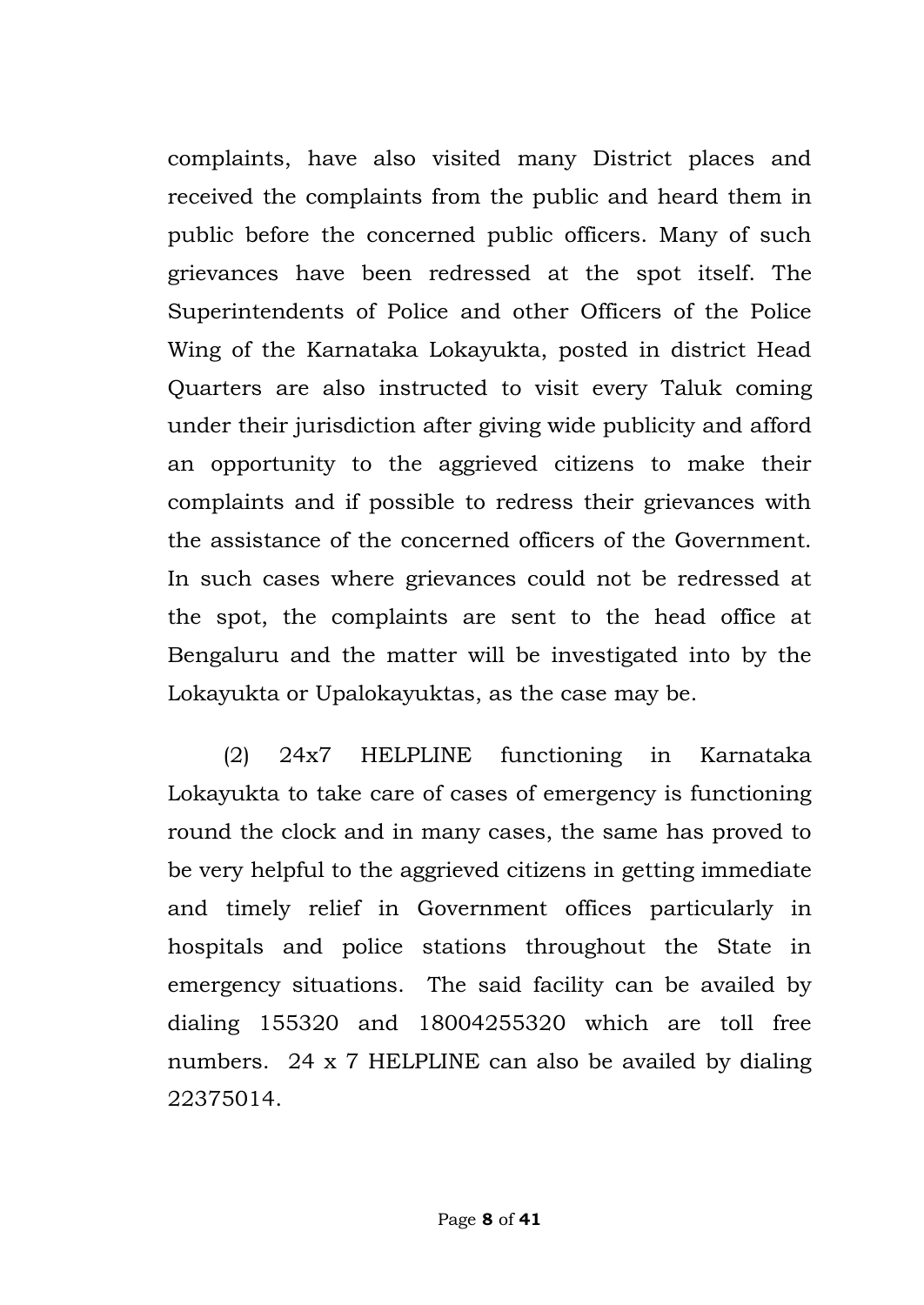(3) The Lokayukta and Upalokayuktas have also taken Suo-Motu notice of the incidents, which in their opinion is the subject of grievance or an allegation.

## **8) STATISTICS / DETAILS OF THE FUNCTIONING DURING THE CURRENT FINANCIAL YEAR (2015-16)**

The details of the complaints investigated into under the Lokayukta Act, enquiries conducted under Karnataka Civil Services (Classification, Control and Appeal) Rules, 1957, cases investigated by the Lokayukta Police for the offences under the Prevention of Corruption Act and investigations handled by the Technical Wing of the institution are indicated in detail in different chapters annexed to this Report.

> $Sd$  /- **(Justice P. Vishwanatha Shetty),** Lokayukta, Karnataka State.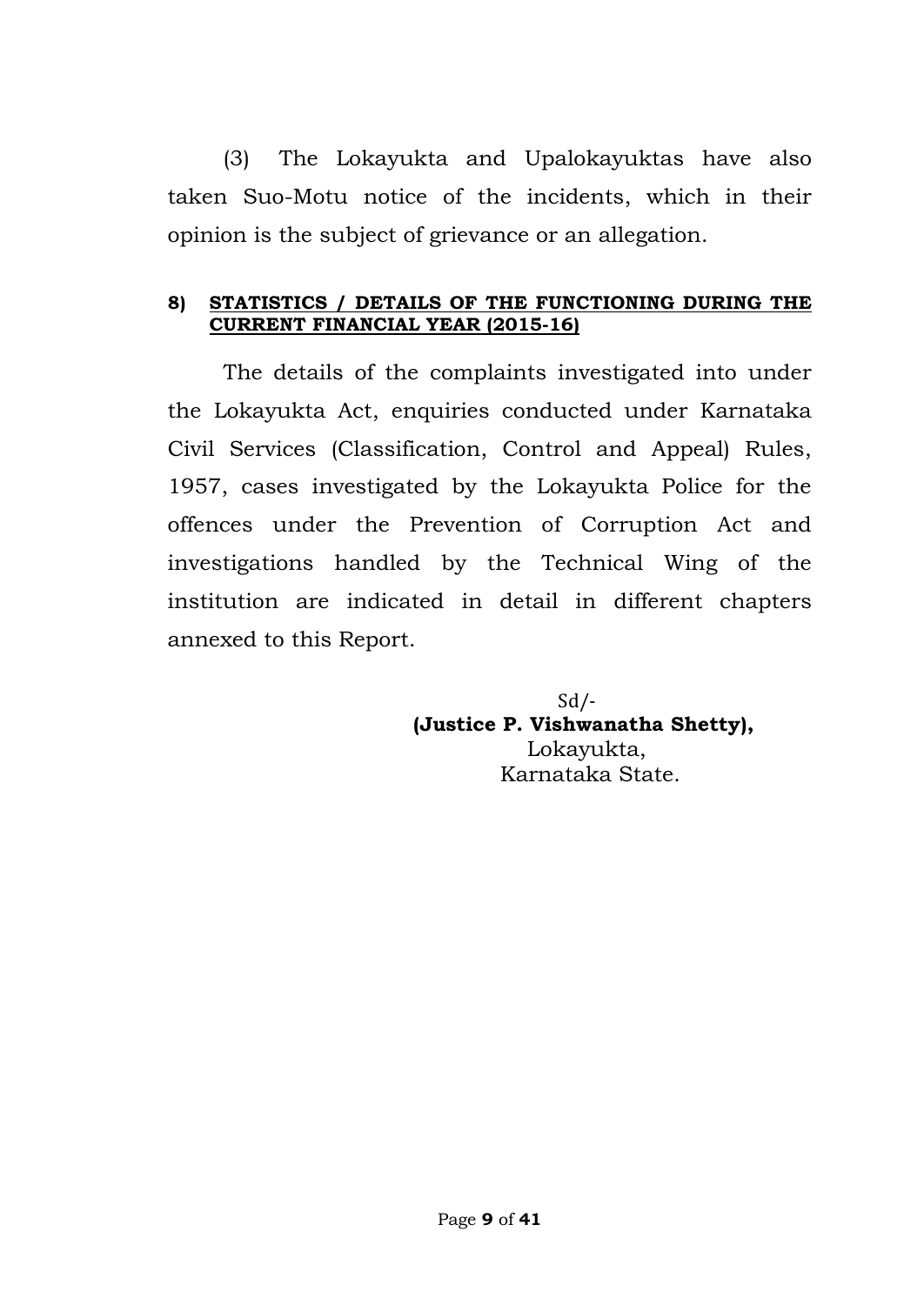# **INVESTIGATION OF COMPLAINTS UNDER THE KARNATAKA LOKAYUKTA ACT, 1984**

# **I) Petitions without Form No. I & II:**

Every complaint under the provisions of the Lokayukta Act should be made in the form of a Statement (Form No. I) supported by an Affidavit (Form No. II), as provided under Section 9(2) of the Karnataka Lokayukta Act. Apart from the complaints in the prescribed form, there are number of petitions, including anonymous, pseudonymous and others received in the Karnataka Lokayukta office. Those petitions are also examined and wherever the address of the complainant is available and where such allegations/grievances made in the complaint could be investigated under the provisions of Karnataka Lokayukta Act, Form No. I and Form No. II would be sent to them for compliance. The complaints which contain allegations relating to contravention of Prevention of Corruption Act, 1988 will be referred to the Police Wing, if the same could form a basis as source information for their action under the provisions of the said Act. Anonymous or pseudonymous complaints will also be considered for taking suo-motu investigation in appropriate cases.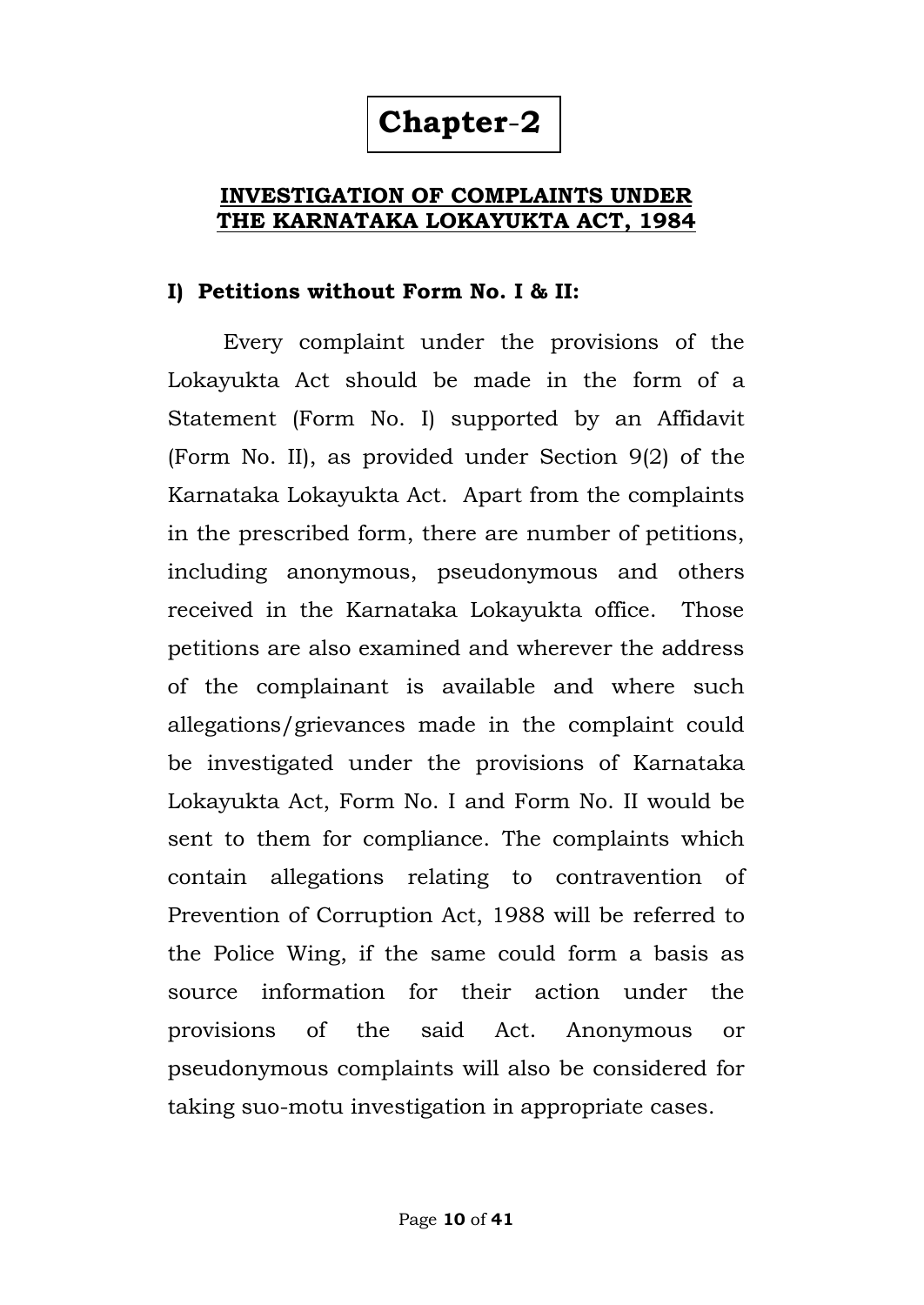# **II) Complaints in Form No.I with Affidavit in Form No.II**

The complaints which are filed in accordance with the provisions of Lokayukta Act and Rules have been registered such complaints are initially scrutinized by the Scrutiny Officers. After making such preliminary scrutiny, if the Lokayukta/ Upalokayuktas propose to proceed to conduct any investigation under the Karnataka Lokayukta Act, the copy of the complaint will be sent to the public servant/s concerned and the competent authority and such public servants will be given an opportunity to offer his/their comments on such complaint/s. If the complaint is frivolous or vexatious or is not made in good faith or there are no sufficient grounds for investigating or, for continuing the investigation; or other appropriate remedies are available to the complainant, the Lokayukta/Upalokayuktas may refuse to investigate or cease to investigate such complaint after recording reasons and communicates the same to the complainant/s.

In conducting the investigations into the complaints as per the provisions of the Karnataka Lokayukta Act, the Lokayukta/ Upalokayuktas will be assisted by the Additional Registrars/Deputy Registrars/Assistant Registrars (Legal Opinion)/ Public Prosecutor. The Lokayukta/Upalokayuktas will also get the complaints investigated through the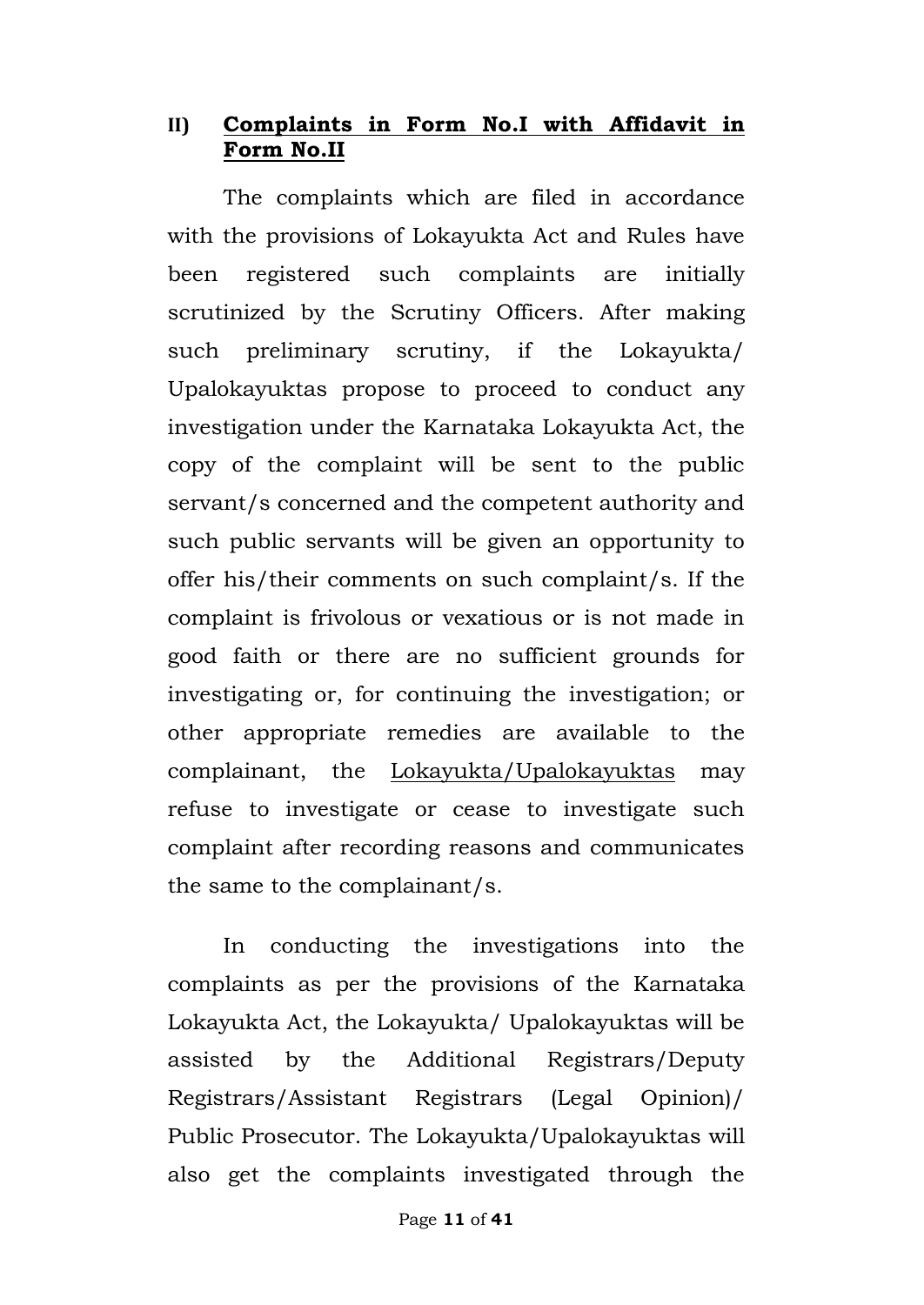Technical Wing or the Police Wing of the Lokayukta organization. Further, the Hon'ble Lokayukta/ Upalokayuktas may also utilize the services of Officers of the State Government or Officers of the Central Government with the concurrence of that Government or the services of any other person or agency for investigation of the complaints, under Section 15(3) of the Karnataka Lokayukta Act.

Further, as per Section 8 of the Lokayukta Act, the Lokayukta/Upalokayuktas shall not conduct any investigation under the Act in case of complaints involving grievance in respect of any action specified in Schedule –II, namely,

- a) Action taken for the purpose of investigating crimes relating to the security of the State.
- b) Action taken in the exercise of powers in relation to determining whether a matter shall go to a court or not,
- c) Action taken in matters which arise out of the terms of a contract governing purely commercial relations of the administration with customers or suppliers except where the complainant alleges harassment or gross delay in meeting contractual obligations.
- d) Action taken in respect of appointments, removals, pay, discipline, superannuation or other matters relating to conditions of service of public servants but not including action relating to claims for pension, gratuity, provident fund or to any claims which arise on retirement, removal or termination of service.
- e) Grant of honours and awards.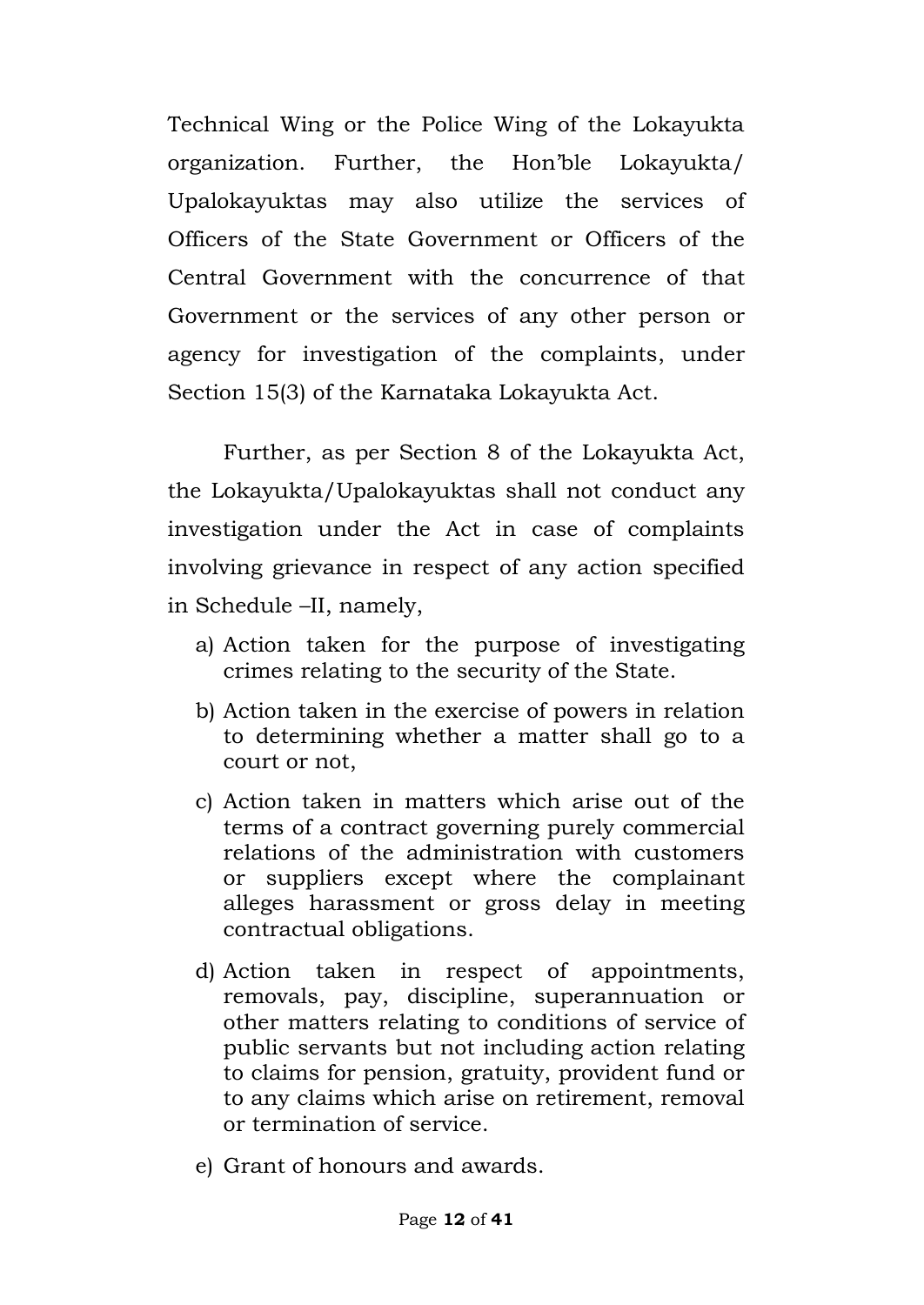Further, the Lokayukta/Upalokayuktas cannot investigate any complaint involving grievance if the complainant has or had, any remedy by way of appeal, revision, review or other proceedings before any Tribunal, Court, or other authority and has not availed of the same.

3) The Lokayukta/Upalokayuktas for the purpose of any investigation (including preliminary enquiry before such investigation) under the Karnataka Lokayukta Act, is empowered to summon relevant documents and witnesses and record evidence.

4) If the Lokayukta/Upalokayuktas is/are satisfied that the action of the public servant has resulted in unjust or undue hardship to the complainant or to any other person, a report will be sent to the Competent Authority under Section 12(1) of the Lokayukta Act, recommending that such injustice or hardship shall be remedied or redressed in such a manner and within such time, as may be specified in the report and the Competent Authority shall within one month of the expiry of the period specified in the report, intimate the Lokayukta or the Upalokayuktas the action taken on the report under Section 12(2) of the Lokayukta Act.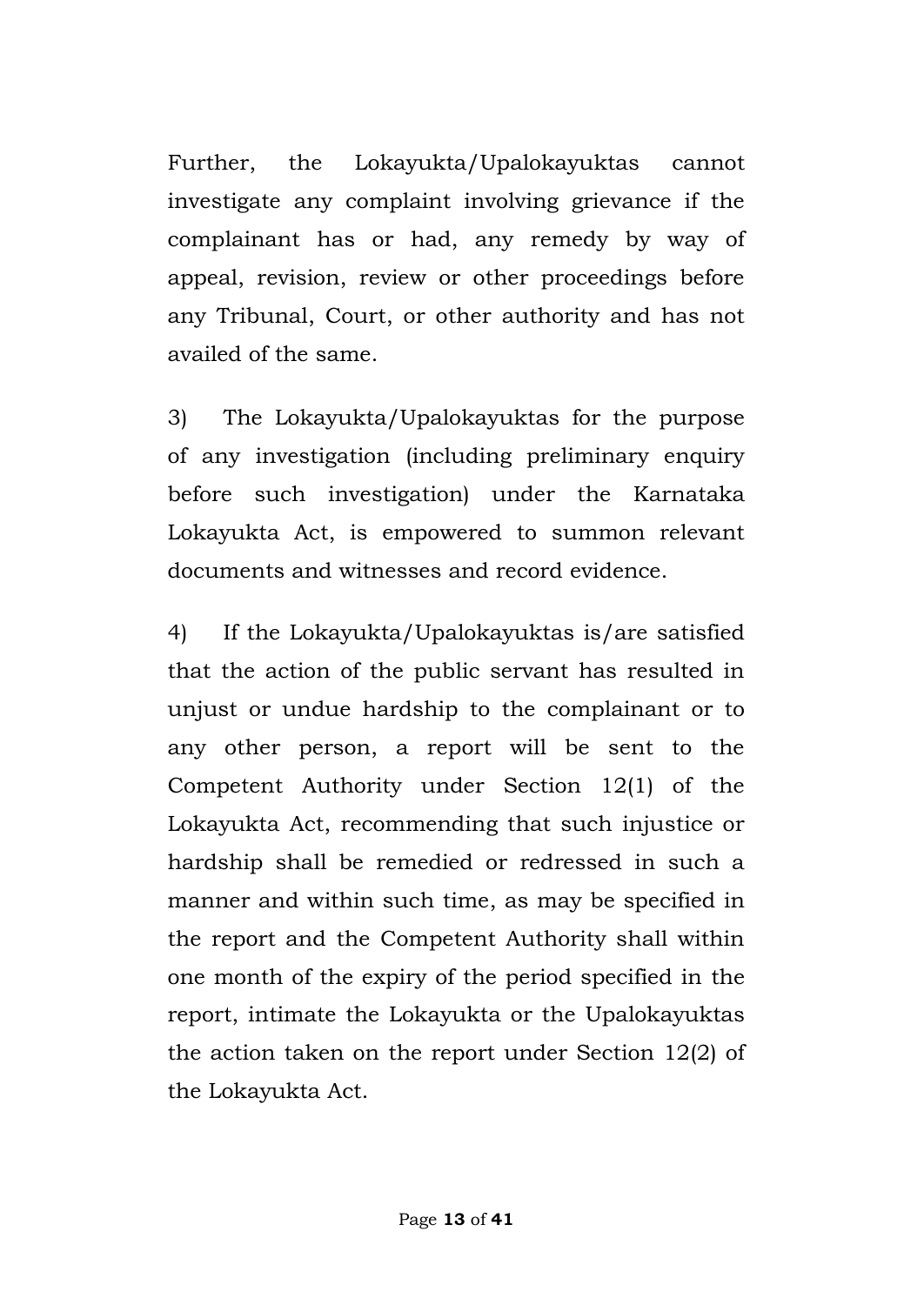5) If the Lokayukta/Upalokayuktas is/are satisfied that an allegation is substantiated either wholly or partly, a report will be sent to the Competent Authority under Section 12(3) of the Karnataka Lokayukta Act, recommending suitable action and such Competent Authority shall within three months of the date of receipt of the report, intimate the Lokayukta/Upalokayuktas the action taken or proposed to be taken on the basis of the report under Section 12(4) of the Lokayukta Act.

6) If the Lokayukta/Upalokayuktas is/are satisfied with the action taken or proposed to be taken on the recommendation or findings under section 12(1)or 12(3) of the Act, the case will be closed under intimation to the complainant, the public servant and the competent authority concerned; but where Lokayukta/Upalokayuktas is/are not so satisfied and if he considers that the case so deserves, he may make a special report to His Excellency the Governor of Karnataka under Section 12(5) of the Lokayukta Act and also inform the Competent Authority concerned and the Complainant.

7) The statements and details regarding the complaints received, disposed off and pending for the year 2015-16 are furnished herein.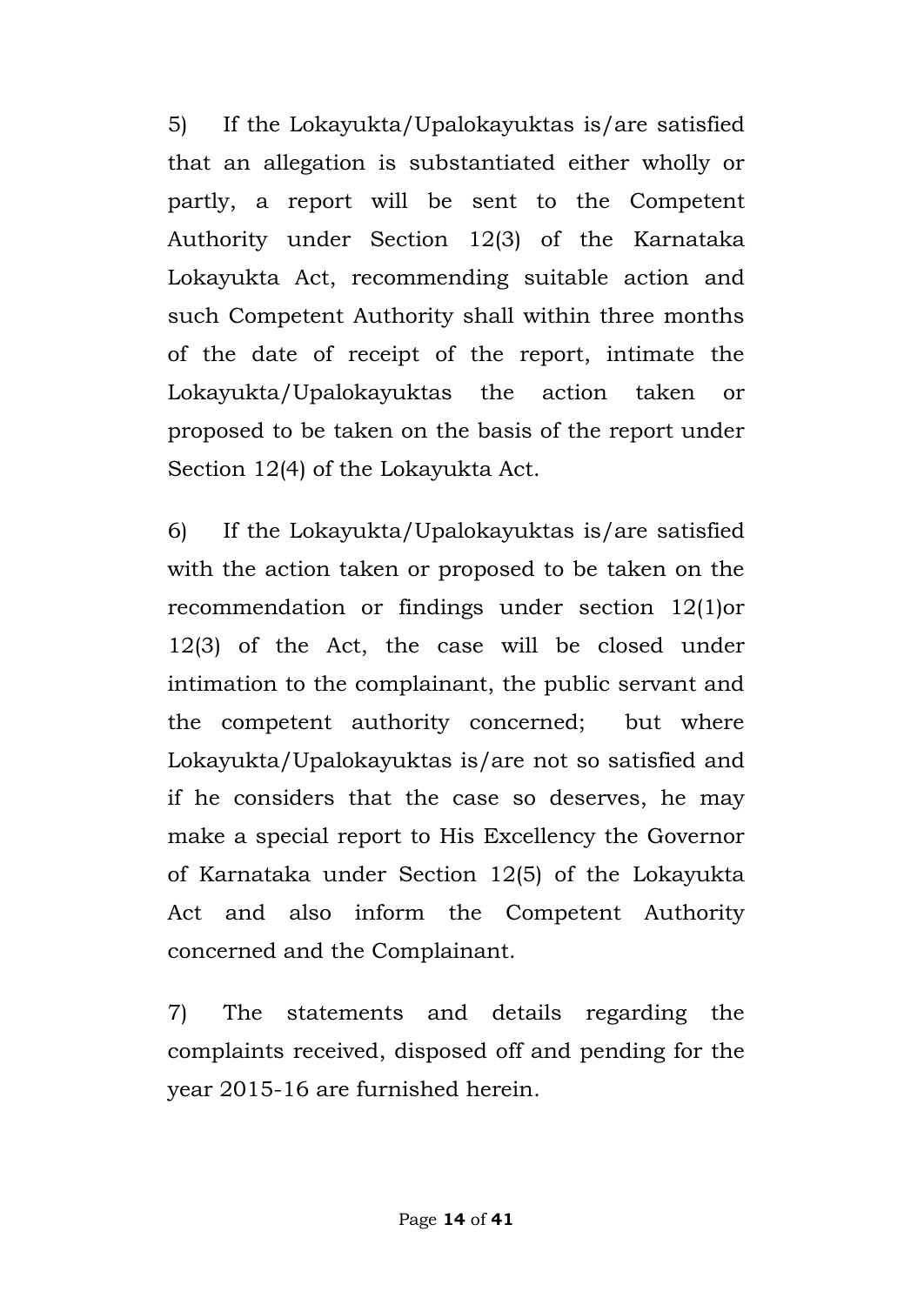#### **STATEMENT SHOWING COMPLAINTS (WITH AFFIDAVIT) PENDING AT THE BEGINNING, RECEIVED AND DISPOSED OFF DURING THE YEAR AND PENDING AT THE END OF THE YEAR**

| Jurisdiction              | 5<br><b>in</b><br><b>IV)</b><br>201<br>201<br>ය<br>ය<br>Pending<br>/03/<br>$\overline{)4}$<br>$\overline{31}$<br>$\overline{0}$ | ٩,<br>From<br>$\boldsymbol{\omega}$<br><b>ID</b><br>Н<br>$\overline{a}$<br>04/201<br>Received<br>$\boldsymbol{3}$<br>⊣<br>$\overline{5}$<br>ო | Total | from<br>೭<br>ഥ<br>cases<br>ю<br>႙<br>ಕ<br>o<br>័<br>ω<br>。<br>Z<br>dis<br>0 | ទី<br>2016<br>ិច<br>3g<br>Total No.<br>cases<br>pending<br>31/03/2 |
|---------------------------|---------------------------------------------------------------------------------------------------------------------------------|-----------------------------------------------------------------------------------------------------------------------------------------------|-------|-----------------------------------------------------------------------------|--------------------------------------------------------------------|
| Hon'ble<br>Lokayukta      | 811                                                                                                                             | 1491                                                                                                                                          | 2302  | 564                                                                         | 1738                                                               |
| Hon'ble<br>Upalokayukta-1 | 3012                                                                                                                            | 1423                                                                                                                                          | 4435  | 1328                                                                        | 3107                                                               |
| Hon'ble<br>Upalokayukta-2 | 4176                                                                                                                            | 2079                                                                                                                                          | 6255  | 1180                                                                        | 5075                                                               |
| <b>Total</b>              | 7999                                                                                                                            | 4993                                                                                                                                          | 12992 | 3072                                                                        | 9920                                                               |

### **MANNER OF DISPOSAL OF COMPLAINTS**

| Jurisdiction              | y way<br>$\overline{0}$<br>sent<br>disposed<br>Report<br>12(3)<br>cases<br>ЪÇ<br>Χo. | ð<br>vay<br>off by<br>sent<br>disposed<br>Report<br>12(1)<br>of cases<br>Χo. | as the<br>grievance of the complainants<br>of cases disposed off<br>redressed<br>Йo. | complainants not entertainable<br>of cases disposed off as the<br>allegations/grievance of the<br>u/S.8<br>Χo. | of cases disposed off as the<br>complainants not established<br>grievance of the<br>/Sec.9<br>F<br>allegations<br>Χo. | their<br>complainants have withdrawn<br>of cases in which the<br>complaints<br>No. | Others | Total |
|---------------------------|--------------------------------------------------------------------------------------|------------------------------------------------------------------------------|--------------------------------------------------------------------------------------|----------------------------------------------------------------------------------------------------------------|-----------------------------------------------------------------------------------------------------------------------|------------------------------------------------------------------------------------|--------|-------|
| Hon'ble<br>Lokayukta      | 17                                                                                   | 6                                                                            | 15                                                                                   | 188                                                                                                            | 119                                                                                                                   | 08                                                                                 | 211    | 564   |
| Hon'ble<br>Upalokayukta-1 | 264                                                                                  | 11                                                                           | 05                                                                                   | 252                                                                                                            | 128                                                                                                                   | 01                                                                                 | 667    | 1328  |
| Hon'ble<br>Upalokayukta-2 | 208                                                                                  | $\overline{2}$                                                               | 20                                                                                   | 325                                                                                                            | 263                                                                                                                   | 21                                                                                 | 341    | 1180  |
| Total                     | 489                                                                                  | 19                                                                           | 40                                                                                   | 765                                                                                                            | 510                                                                                                                   | 30                                                                                 | 1219   | 3072  |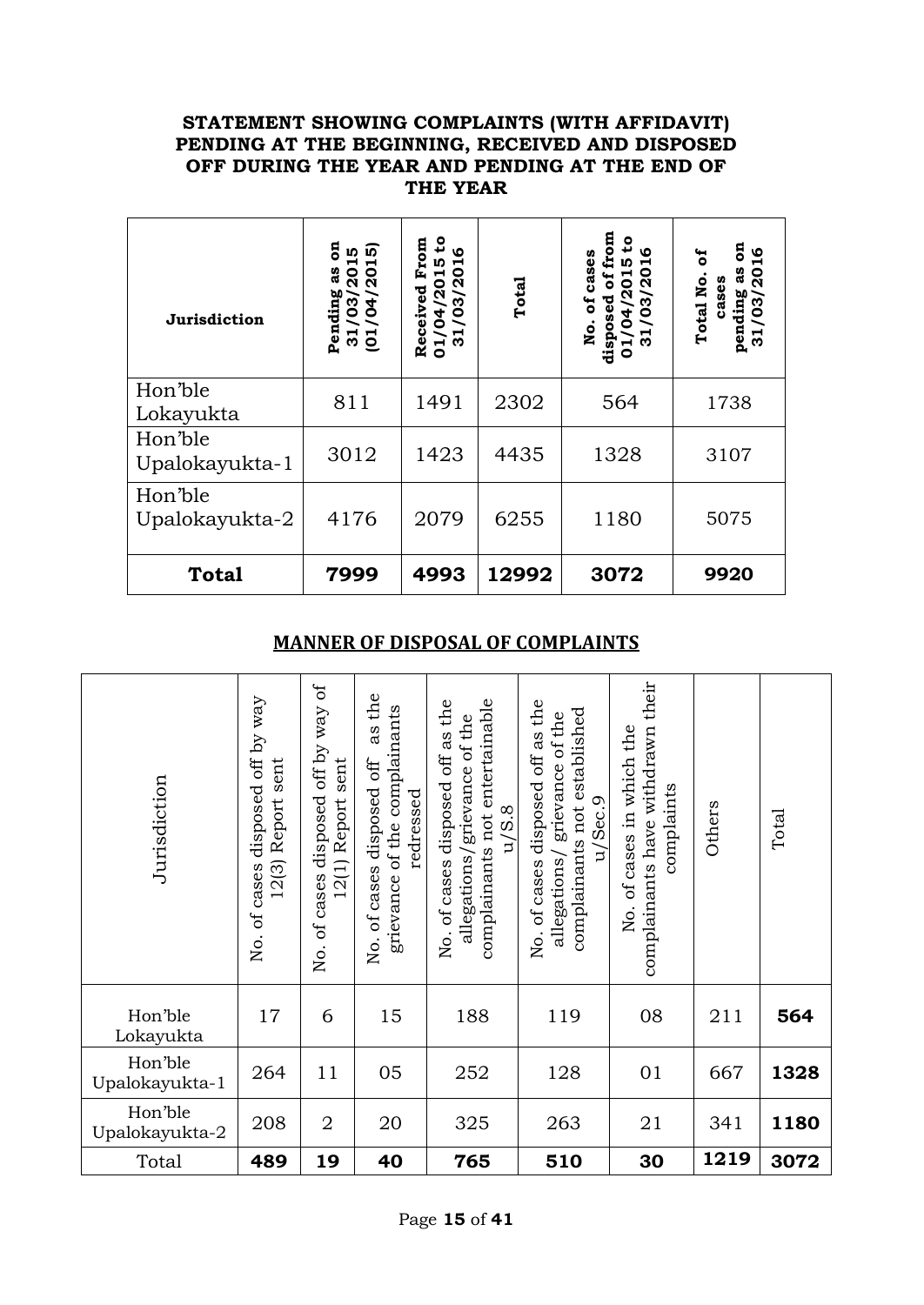# **Government Referred Cases**

Apart from the complaints filed under Sec.7 (1) or 7(2), the Government may also refer the complaints to the Lokayukta/Upalokayukta under Sec.7 (2-A) of the Karnataka Lokayukta Act. These cases are also dealt with, as in the case of complaint cases. The same will be allotted to scrutiny officers and after investigation of the same; a report will be sent to the Government. The details of such Government referred cases during the year are as under:-

| Jurisdiction              | $\sin$<br>LO<br>31/03/201<br>Pending as | $\mathsf{c}$<br>from<br>$\circ$<br>$01/04/2015$<br>31/03/2016<br>Received | Total | No. of references<br>off<br>disposed | which action was<br>$u/$ Sec. 12(3) of<br>묘.<br>Act<br>recommended<br>No. of cases<br>Lokayukta | Total No. of cases<br>as on<br>pending as on<br>$31/03/2016$ |
|---------------------------|-----------------------------------------|---------------------------------------------------------------------------|-------|--------------------------------------|-------------------------------------------------------------------------------------------------|--------------------------------------------------------------|
| Hon'ble Lokayukta         | 12                                      | $\mathbf{1}$                                                              | 13    | $\mathbf{1}$                         | $\overline{0}$                                                                                  | 12                                                           |
| Hon'ble<br>Upalokayukta-1 | 10                                      | $\overline{2}$                                                            | 12    | $\overline{2}$                       | $\mathbf{1}$                                                                                    | 9                                                            |
| Hon'ble<br>Upalokayukta-2 | 8                                       | $\mathbf{1}$                                                              | 9     | $\mathbf{1}$                         | $\mathbf{1}$                                                                                    | $\overline{7}$                                               |
| <b>Total</b>              | 30                                      | 4                                                                         | 34    | 4                                    | 2                                                                                               | 28                                                           |

## **GOVERNMENT REFERRED CASES**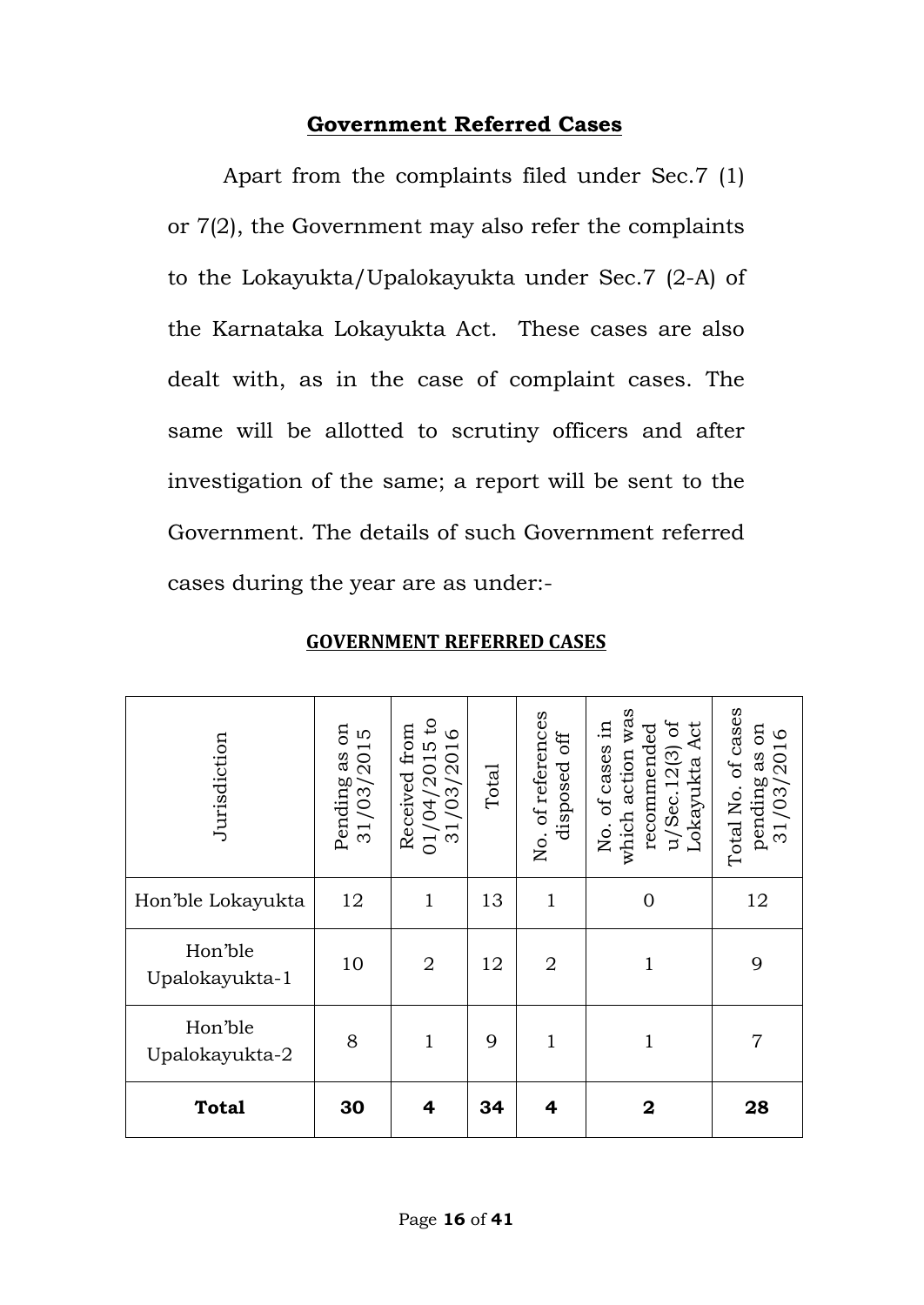#### **STATEMENT SHOWING THE REPORTS UNDER SEC. 12(1), 12(3) AND 12(5) OF THE KARNATAKA LOKAYUKTA ACT SENT DURING THE YEAR**

| S1.<br>No.     | <b>Particulars</b>                                                                           | Hon'ble<br>Lokayukta<br>Jurisdiction | Hon'ble<br>Upalokayukta-1<br>Jurisdiction | Hon'ble<br>Upalokayukta-2<br>Jurisdiction | <b>Total</b> |
|----------------|----------------------------------------------------------------------------------------------|--------------------------------------|-------------------------------------------|-------------------------------------------|--------------|
| $\mathbf{1}$   | of<br>Number<br>reports<br>sent<br>under Section                                             | 6                                    | 11                                        | 2                                         | 19           |
|                | $12(1)$ of the<br>Lokayukta Act.                                                             |                                      |                                           |                                           |              |
| $\overline{2}$ | Number<br><sub>of</sub><br>reports sent<br>under Section<br>$12(3)$ of the<br>Lokayukta Act. | 17                                   | 264                                       | 208                                       | 489          |
| 3              | Number<br><sub>of</sub><br>Reports sent<br>under Section<br>$12(5)$ of the<br>Lokayukta Act. | $\overline{2}$                       | 6                                         |                                           | q            |

The list showing the details of Reports under Section 12(1) of the Karnataka Lokayukta Act is appended to this Report at Annexure-A.

The List showing the details of Reports under Section 12(3) of the Karnataka Lokayukta Act is appended to this Report at Annexure-B.

The List showing the details of Reports under Section 12(5) of the Karnataka Lokayukta Act is appended to this Report at Annexure-C.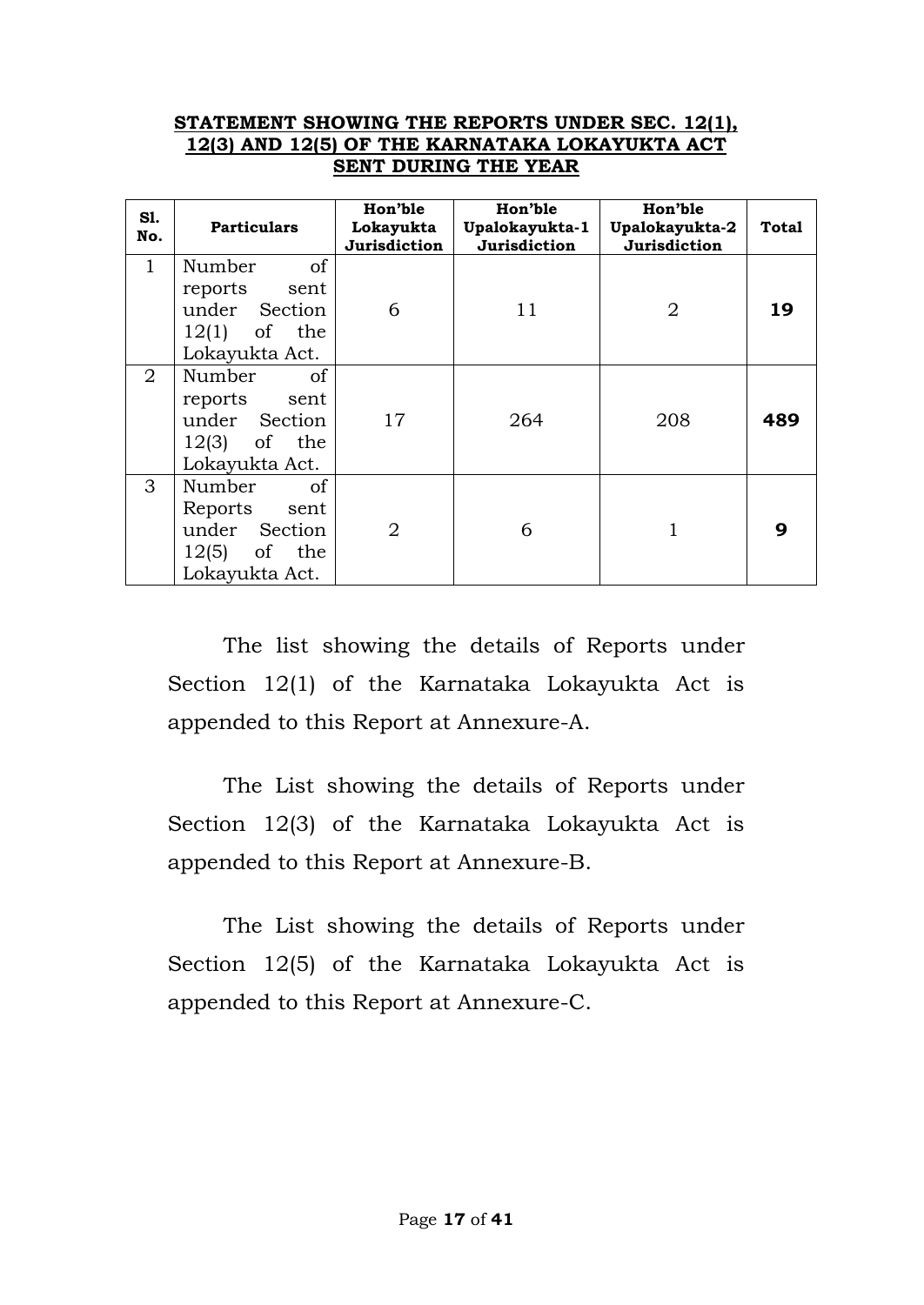#### **STATEMENT SHOWING THE NUMBER OF REPORTS SENT UNDER SECTION12(1) OF THE KARNATAKA LOKAYUKTA ACT TO THE COMPETENT AUTHORITY & ACTION TAKEN BY COMPETENT AUTHORITY ON IT DURING THE YEAR ANDPENDING AT THE END OF 31/03/2016**

| Jurisdiction               | Competent<br>12(1<br>ទី<br>31/03/2015<br>as<br>Report u/Sec.<br>Authority<br>pending with | sent<br>to the Competent<br>31/03/2016<br>Authority from<br>Report u/Sec.12(1)<br>01/04/2015<br>ρT | Total | ទី<br>Report<br>Compliance received<br>12(2) from<br>٩ŧ<br>ဖ<br>/2015<br>03/201<br>12(1)<br>/04<br>Section<br>u/Sec.<br>$\overline{1}$<br>$\overline{1}$<br>က | as<br>12(1)<br>Competent Authority<br>the<br>31/3/2016<br>pending with<br>Reports u/Sec.<br>$\overline{\mathbf{a}}$ |
|----------------------------|-------------------------------------------------------------------------------------------|----------------------------------------------------------------------------------------------------|-------|---------------------------------------------------------------------------------------------------------------------------------------------------------------|---------------------------------------------------------------------------------------------------------------------|
| Hon'ble<br>Lokayukta       | 14                                                                                        | 6                                                                                                  | 20    | $\overline{2}$                                                                                                                                                | 18                                                                                                                  |
| Hon'ble<br>Upa-Lokayukta-1 | $\overline{4}$                                                                            | 11                                                                                                 | 15    | 7                                                                                                                                                             | 8                                                                                                                   |
| Hon'ble<br>Upa-Lokayukta-2 | 3                                                                                         | $\overline{2}$                                                                                     | 5     | $\overline{2}$                                                                                                                                                | 3                                                                                                                   |
| <b>Total</b>               | 21                                                                                        | 19                                                                                                 | 40    | 11                                                                                                                                                            | 29                                                                                                                  |

#### **STATEMENT SHOWING THE NUMBER OF REPORTS UNDER SECTION 12(3) SENT TO THE COMPETENT AUTHORITY, ACTION TAKEN BY THE COMPETENT AUTHORITY ON IT ANDPENDING AT THE END OF 31/03/2016**

| Jurisdiction               | Authority<br>12(3)<br><b>IV</b><br>31/03/201<br>with<br>Report u/Sec.<br>pending<br>Competent<br>$\overline{a}$<br>3g | uthority<br>2<br>12(3)<br><b>IN</b><br>৩<br>ە<br>Et<br>H<br>႙<br>u/Sec.<br>0<br>N.<br><u>ទ</u><br>ო<br>ម្ព<br>sent<br>0<br>Report<br>Compet<br>ო<br>from | Total | ್ಥಾ<br>ceiv<br>৩<br>ğ<br>20<br>ction<br>Compliance<br>ო<br>5<br>っ<br>ِ<br>وي<br>Report<br>0<br>⊣<br>ო<br>ã<br>from | 12(3)<br>ဖ<br>Authori<br>the<br>03/201<br>with<br>u/Sec.<br>pending<br>Competen<br>က<br>Reports<br>ទី<br>ಜಿ |
|----------------------------|-----------------------------------------------------------------------------------------------------------------------|----------------------------------------------------------------------------------------------------------------------------------------------------------|-------|--------------------------------------------------------------------------------------------------------------------|-------------------------------------------------------------------------------------------------------------|
| Hon'ble Lokayukta          | 54                                                                                                                    | 18                                                                                                                                                       | 72    | 27                                                                                                                 | 45                                                                                                          |
| Hon'ble<br>Upa-Lokayukta-1 | 183                                                                                                                   | 266                                                                                                                                                      | 449   | 294                                                                                                                | 155                                                                                                         |
| Hon'ble<br>Upa-Lokayukta-2 | 86                                                                                                                    | 203                                                                                                                                                      | 289   | 204                                                                                                                | 85                                                                                                          |
| <b>Total</b>               | 323                                                                                                                   | 487                                                                                                                                                      | 810   | 525                                                                                                                | 285                                                                                                         |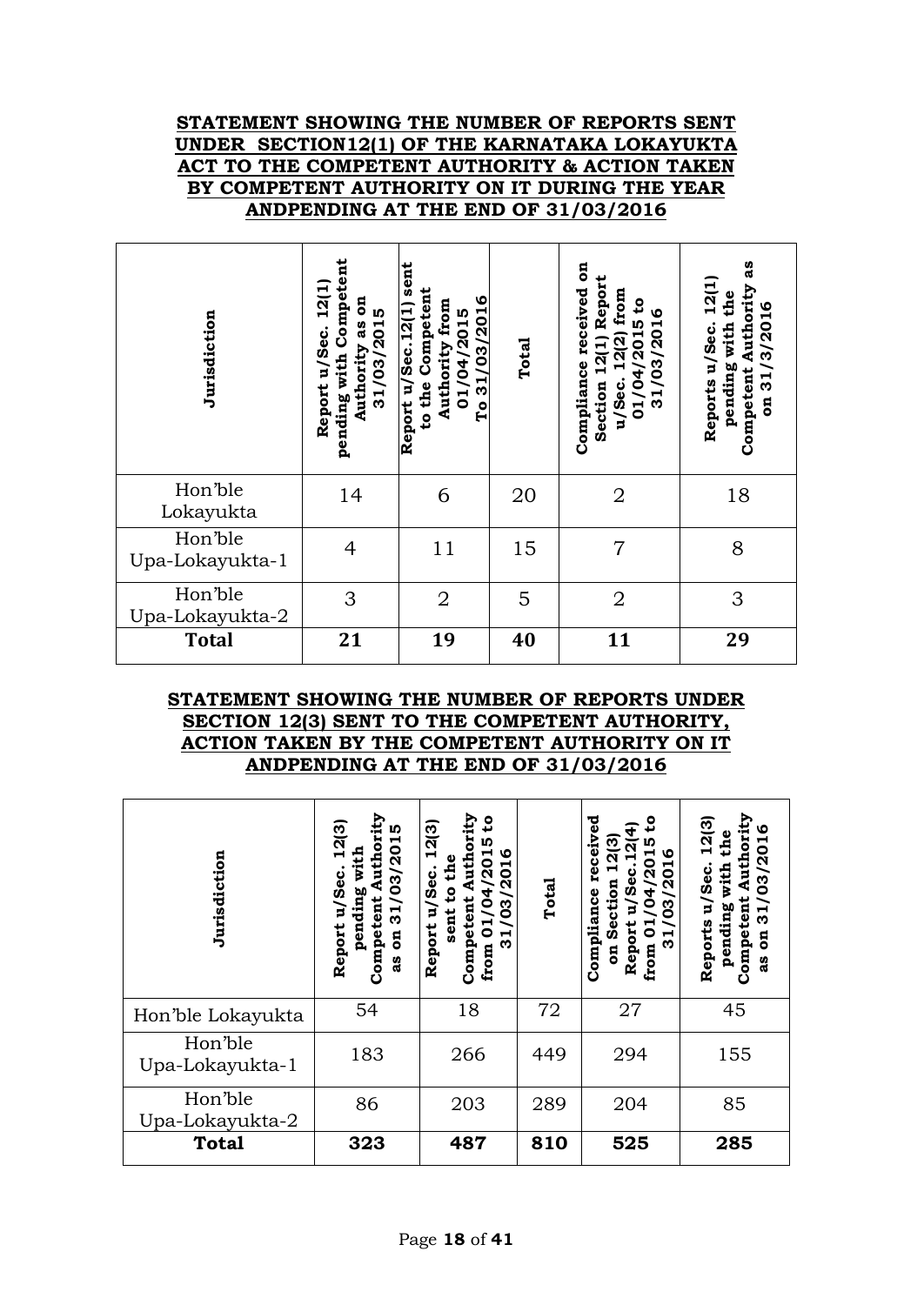#### **STATEMENT SHOWING THE NUMBER OF REPORTS UNDER SECTION 12(5) SENT TO HIS EXCELLENCY THE GOVERNOR OF KARNATAKA, ACTION TAKEN ON IT ANDPENDING AT THE END OF 31/03/2016**

| Jurisdiction               | pending<br>with Competent Authority<br>m<br>31/03/201<br>Report u/Sec.12(5)<br>ទី<br>as | $\mathbf{e}$<br>Authority<br>sent<br>ទិ<br>/4/2015<br>12(5)<br>৩<br>/3/201<br>Competent<br>Report u/Sec.<br>$\vec{r}$<br>$\blacksquare$<br>from<br>ო<br>the | Total | period<br>12(5)<br>ទិ<br><b>ID</b><br>৩<br>the<br>$\mathbf{a}$<br>/3/201<br>$\overline{a}$<br>taken<br>report during<br>4<br>$\blacksquare$<br>ನ್ನ<br>Action<br>from | ã<br>as<br>12(5)<br>pending with the<br>Authority<br>31/3/2016<br>u/Sec.<br>Competent<br>Reports |
|----------------------------|-----------------------------------------------------------------------------------------|-------------------------------------------------------------------------------------------------------------------------------------------------------------|-------|----------------------------------------------------------------------------------------------------------------------------------------------------------------------|--------------------------------------------------------------------------------------------------|
| Hon'ble Lokayukta          | 23                                                                                      | $\overline{2}$                                                                                                                                              | 25    | $\mathbf{1}$                                                                                                                                                         | 24                                                                                               |
| Hon'ble<br>Upa-Lokayukta-1 | 3                                                                                       | 6                                                                                                                                                           | 9     | 5                                                                                                                                                                    | $\overline{4}$                                                                                   |
| Hon'ble<br>Upa-Lokayukta-2 | 0                                                                                       | $\mathbf{1}$                                                                                                                                                | 1     | $\Omega$                                                                                                                                                             | 1                                                                                                |
| <b>Total</b>               | 26                                                                                      | 9                                                                                                                                                           | 35    | 6                                                                                                                                                                    | 29                                                                                               |

\*\*\*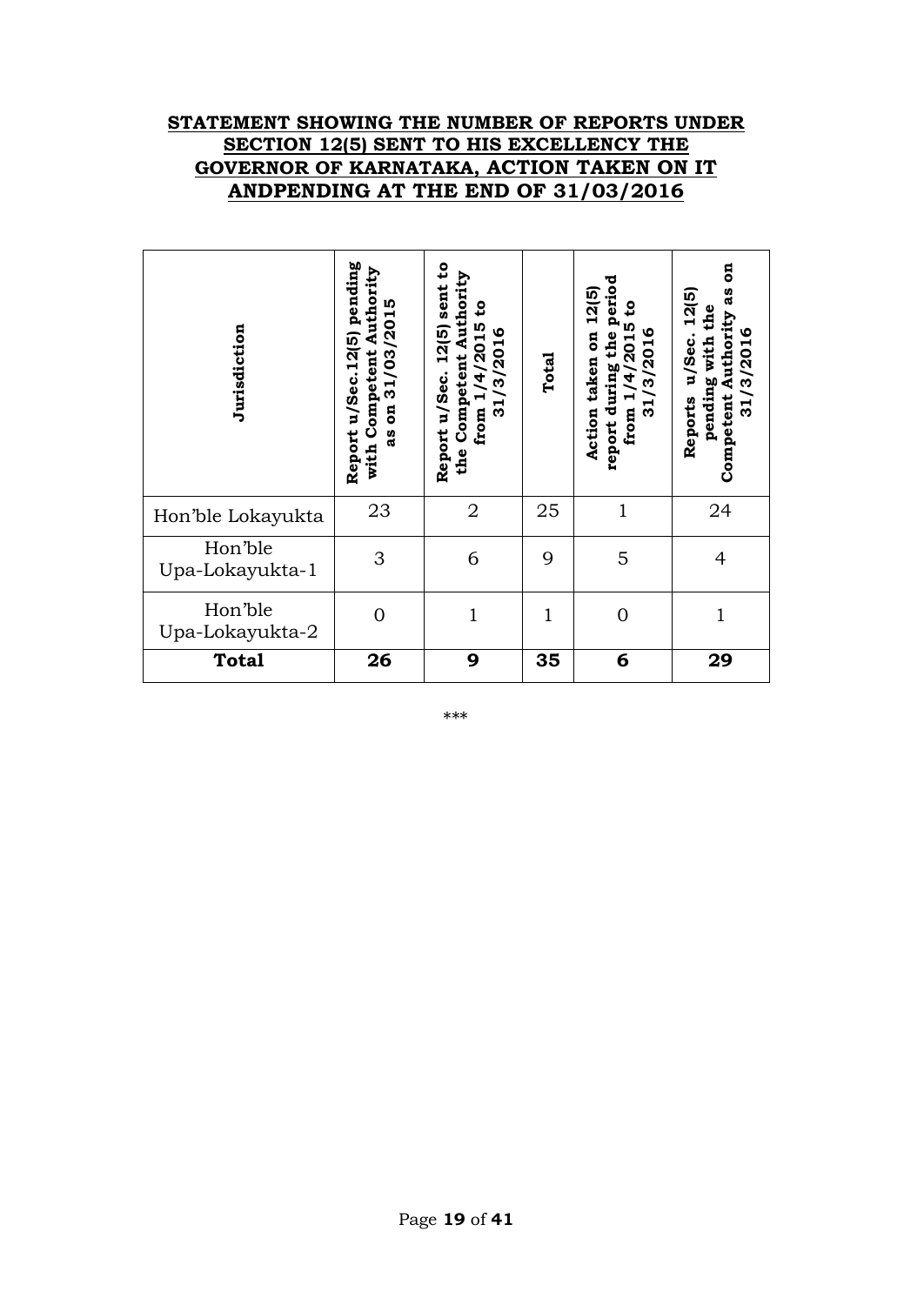#### **DEPARTMENTAL INQUIRIES**

The Government on taking action on the recommendations made in the Reports sent by the Hon'ble Lokayukta or the Hon'ble Upalokayuktas under Sec. 12(3) of the Karnataka Lokayukta Act, will entrust enquiries against the Respondents to the Hon'ble Lokayukta or the Hon'ble Upalokayuktas, under Rule 14-A of the Karnataka Civil Services (Classification, Control and Appeal) Rules, 1957. In pursuance to the said entrustment of enquiry by the Government, Hon'ble Lokayukta/Upalokayuktas will nominate the Inquiry Officer to frame charges, conduct Inquiry and submit the report. During the year 2015-16, nominations in 459 cases have been done. In respect of the enquiries entrusted to the Hon'ble Lokayukta/Upalokayuktas by the Government under Rule 14-A of the said KCS (CCA) Rules, after conducting the enquiry, the Enquiry Officers will submit their reports to the Lokayukta/Upalokayuktas, as the case may be, recording their findings on the charges along with supporting evidence and connected records. In turn,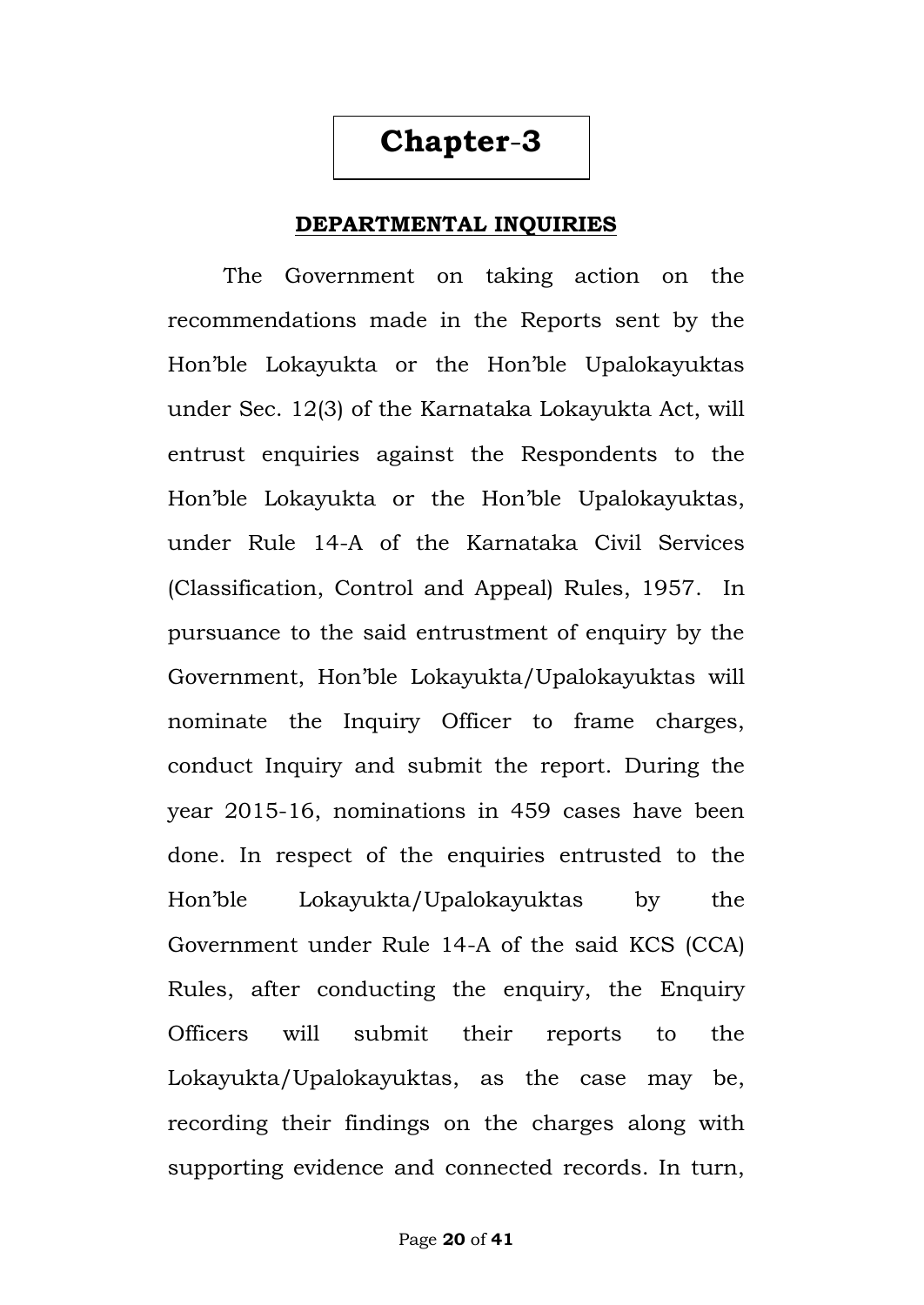these Reports will be sent to the concerned Disciplinary Authority by the Hon'ble Lokayukta/Upalokayuktas, along with their recommendations. On receipt of the same, the Disciplinary Authority will take action in accordance with Rule 11-A of the Karnataka Civil Services (C C & A) Rules, 1957.

#### **STATEMENT SHOWING THE DEPARTMENTAL ENQUIRIES PENDING AT THE BEGINNING OF THE YEAR, RECEIVED, DISPOSED OFF DURING THE YEAR AND PENDING AT THE END OF THE YEAR**

| S1.<br>No.     | <b>Particulars</b>                                  | Under<br>Rule 14-A | Under<br><b>Rule 11(2)</b> | Other<br>Acts | <b>Total</b> |
|----------------|-----------------------------------------------------|--------------------|----------------------------|---------------|--------------|
| 1              | Cases pending as on<br>31/03/2015                   | 2212               | 7                          | $\Omega$      | 2219         |
| 2              | Cases received from<br>01/04/2015 to 31/03/2016     | 521                | 3                          | $\Omega$      | 524          |
| 3              | Total                                               | 2733               | 10                         | 0             | 2743         |
| $\overline{4}$ | Cases disposed off from<br>01/04/2015 to 31/03/2016 | 407                | 5                          | $\Omega$      | 412          |
| 5              | Cases pending as on<br>31/03/2016                   | 2326               | 5                          | 0             | 2331         |

#### **MANNER OF DISPOSAL OF ENQUIRY CASES**

| Type of<br><b>Cases</b> | No. of cases<br>in which charges<br>held proved and<br>penalty recommended<br>to Government | No. of cases in<br>which charges<br>held not<br>proved | <b>Other</b><br><b>Modes</b> | Total |
|-------------------------|---------------------------------------------------------------------------------------------|--------------------------------------------------------|------------------------------|-------|
| Under<br>Rule 14-A      | 311                                                                                         | 81                                                     | 15                           | 407   |
| Under<br>Rule $11(2)$   | 2                                                                                           | 2                                                      |                              | 5     |
| Other Acts              |                                                                                             | 0                                                      | 0                            | 0     |
| Total                   | 313                                                                                         | 83                                                     | 16                           | 412   |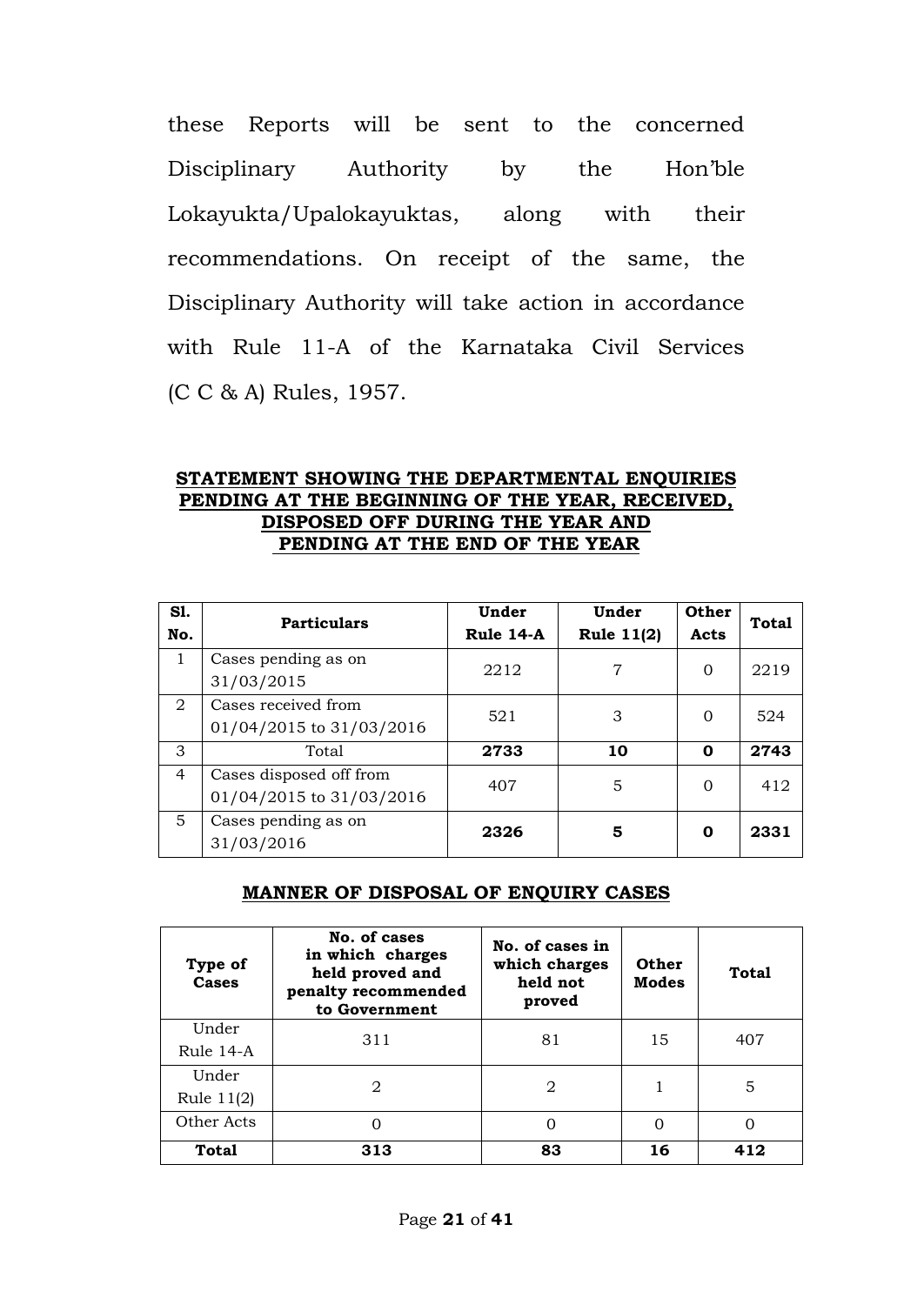The statement showing details of enquiries in which the reports have been sent to the Disciplinary Authority during the year and the Recommendations made by the Hon'ble Lokayukta/Upalokayuktas on the Inquiry Report is appended to this Report at Annexure-D.

The statement showing the details of enquiry reports on which the Disciplinary Authority has taken action during the year under Report is appended to this Report at Annexure-E.

\*\*\*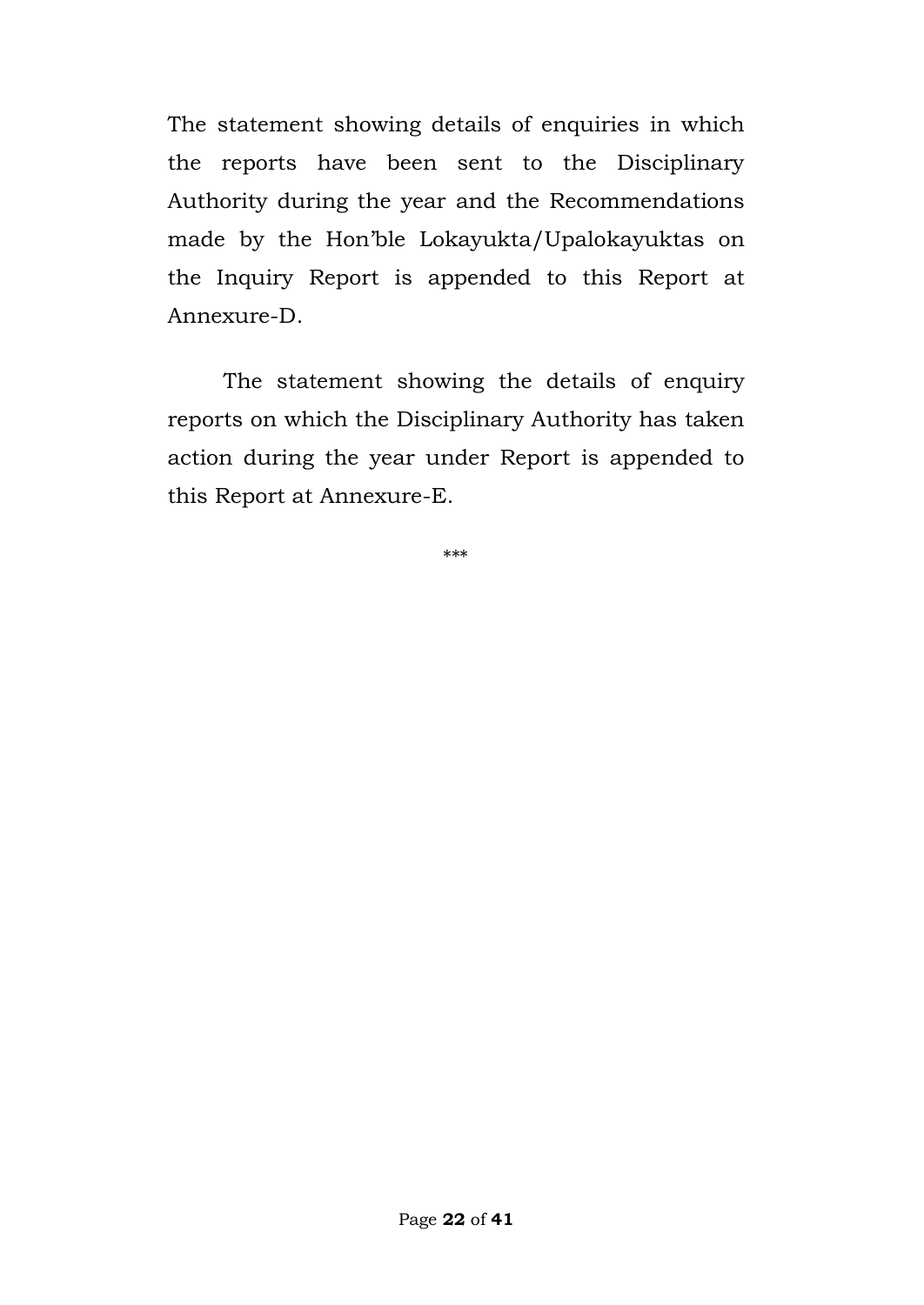# **CASES REGISTERED UNDER THE PROVISIONS OF PREVENTION OF CORRUPTION ACT, 1988**

Apart from investigation under the Lokayukta Act, the Police officers deputed to the Karnataka Lokayukta institution are vested with powers to register and investigate the cases under the provisions of the Prevention of Corruption Act, 1988.

(i) Whenever the Public servant possesses assets disproportionate to his known sources of income and if there is any information or a complaint in this behalf, the definite sources will be collected secretly by the Police of Karnataka Lokayukta and a case will be registered under Sec.13(1)(e) read with Sec.13(2) of the Prevention of Corruption Act, 1988 and raid will be conducted to unearth the valuables, such as gold, cash and other movable and immovable properties.

(ii) Whenever a public servant demands for himself or for any other person any valuable thing or pecuniary advantage as a motive or reward for showing an official favour without any public interest by abusing his position as a public servant, and if there is a formal complaint in this behalf by the complainant before the Police, a case will be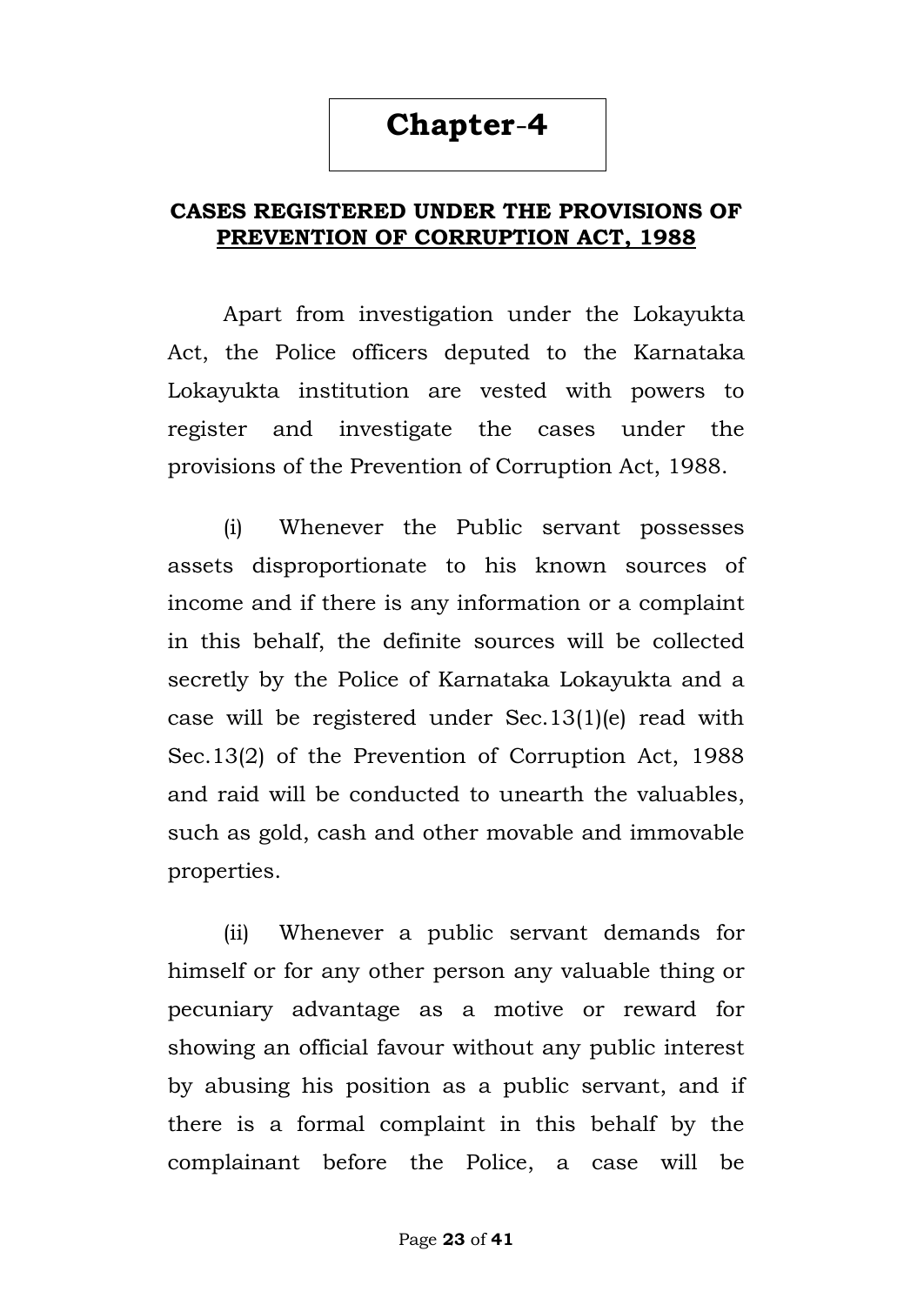registered under Sec.7 and 13(1)(d) read with Sec.13(2) of the Prevention of Corruption Act, 1988 and a trap will be laid by the Lokayukta Police. If the suspected public servant accepts the bribe by handling the currency notes, then he will be arrested and further investigation will be held on the matter.

(iii) Further, the Lokayukta Police, on the basis of the credible information of misappropriation of funds or irregularity will register the case under Section 13(1)(c) of the Prevention of Corruption Act, 1988 and the case will be investigated.

(iv) Other than raid and trap cases registered under the Prevention of Corruption Act 1988, there are also other cases handled by the Police, entrusted to them for preliminary investigation under the Lokayukta Act.

(v) After investigation of the cases registered under the Prevention of Corruption Act, 1988 if a prima facie case is made out against the erring public servants, they will be prosecuted in a competent Court of Law. As per Sec.19 of the Prevention of Corruption Act, the Disciplinary Authority has to accord sanction for prosecuting the public servants, after applying its mind to the facts and circumstances of the case. The Police, after investigation will send a report to the Disciplinary Authority along with all the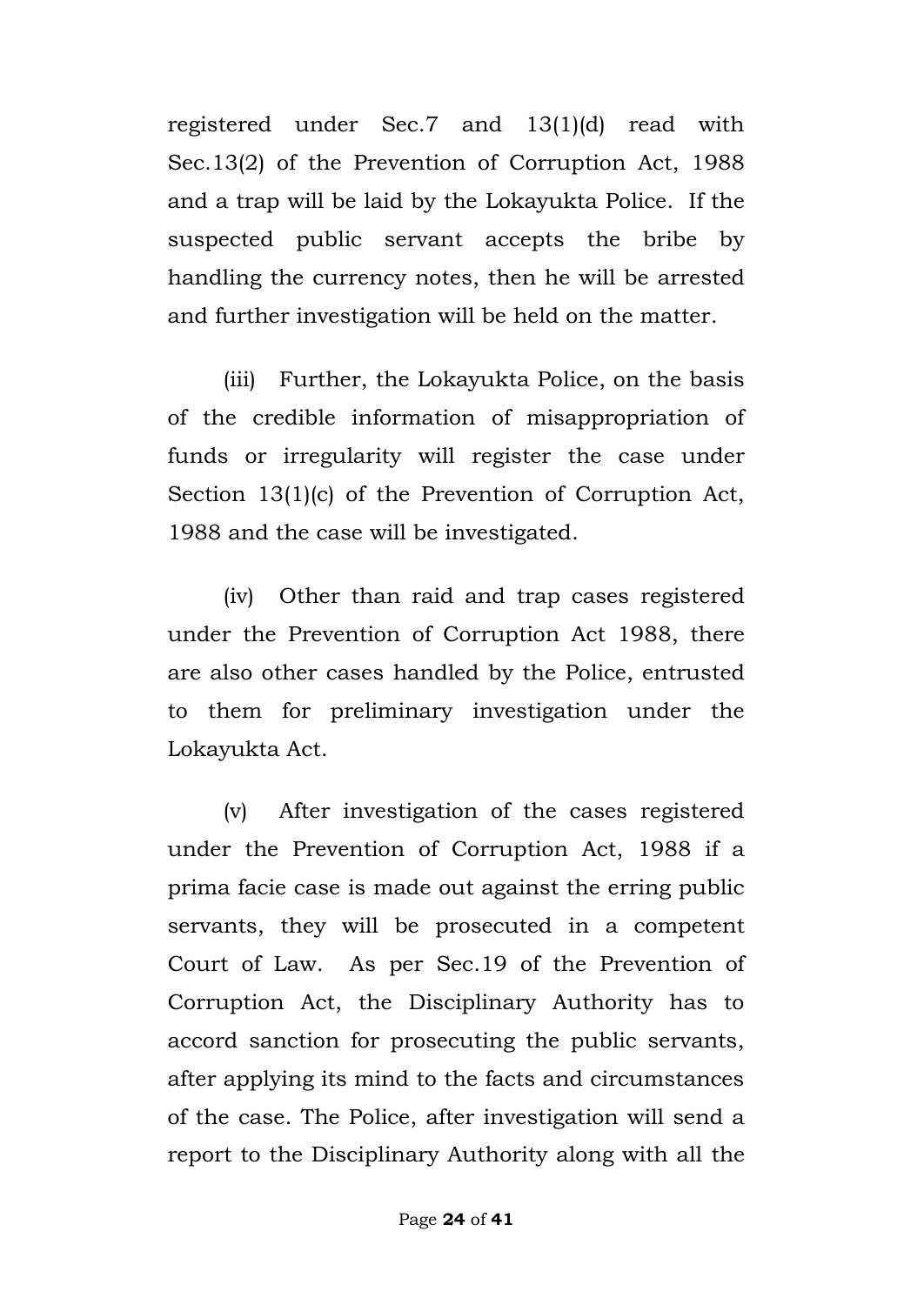relevant materials and evidence collected during the course of investigation for according such Prosecution Sanction Order. On according the prosecution sanction, charge sheet will be filed before the competent Court of Law for prosecuting the accused. If on investigation, no case is made out against the accused, a report will be submitted to the competent Court of Law, for closure of the FIR already submitted to the Court.

The statistics showing the number of cases registered, its disposal, pending trial cases, etc. are shown in the following tables.

| STATEMENT SHOWING THE CASES UNDER THE PREVENTION OF  |
|------------------------------------------------------|
| CORRUPTION ACT PENDING AT THE BEGINNING OF THE YEAR, |
| CASES REGISTERED DURING THE YEAR AND THE CASES       |
| DISPOSED OFF DURING THE YEAR AND PENDING AT THE      |
| <b>END OF THE YEAR 31/03/2016</b>                    |

| Nature of<br>case | Cases<br>pending as<br>on.<br>31/03/2015 | Cases<br>registered<br>from<br>01/04/2015<br>to<br>31/03/2016 | Total | Cases<br>disposed<br>from<br>01/04/2015<br>to<br>31/03/2016 | No., of<br>cases<br>pending as<br>on<br>31/03/2016 |
|-------------------|------------------------------------------|---------------------------------------------------------------|-------|-------------------------------------------------------------|----------------------------------------------------|
| Raid              | 283                                      | 54                                                            | 337   | 44                                                          | 293                                                |
| Trap              | 145                                      | 87                                                            | 232   | 144                                                         | 88                                                 |
| Other<br>Cases    | 362                                      | 58                                                            | 420   | 43                                                          | 377                                                |
| <b>Total</b>      | 790                                      | 199                                                           | 989   | 231                                                         | 758                                                |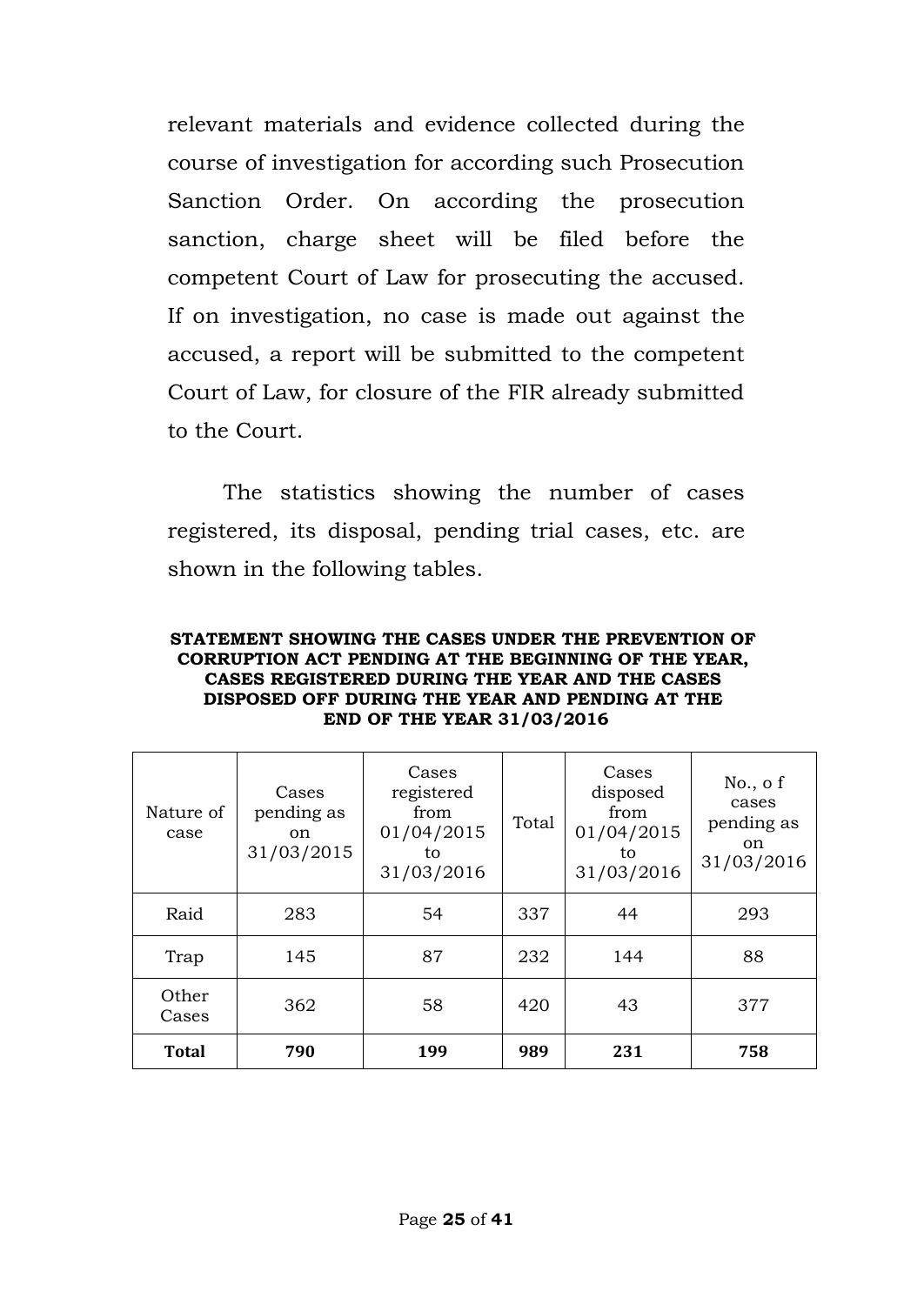#### **MANNER OF DISPOSAL OF THE CASES REGISTERED UNDER THE PREVENTION OF CORRUPTION ACT 1988**

| <b>Nature</b><br>of case | No. of cases<br>recommended<br>for both D.E.<br>& Prosecution | No. of cases<br>in which DE<br>recommended<br>but no<br>prosecution | No. of cases<br>in which<br>prosecution<br>launched | 'B' report<br>submitted/<br>closed<br>cases/<br>abated | Total No.<br>of cases<br>disposed<br>off by the<br><b>Police</b><br>Wing |
|--------------------------|---------------------------------------------------------------|---------------------------------------------------------------------|-----------------------------------------------------|--------------------------------------------------------|--------------------------------------------------------------------------|
| Raid                     |                                                               |                                                                     | 44                                                  |                                                        | 44                                                                       |
| Trap                     |                                                               |                                                                     | 139                                                 | 5                                                      | 144                                                                      |
| Other                    |                                                               |                                                                     | 30                                                  | 13                                                     | 43                                                                       |
| Total                    |                                                               |                                                                     | 213                                                 | 18                                                     | 231                                                                      |

#### **STATEMENT SHOWING THE PROSECUTION SANCTION ORDERS SOUGHT, RECEIVED AND PENDING WITH THE COMPETENT AUTHORITY DURING THE YEAR 2015-16**

| Number of<br>cases pending<br>for prosecution<br>sanction as on<br>31/03/2015 | Number of cases in<br>which sanction for<br>prosecution sought<br>during the period<br>from<br>01/04/2015to<br>31/03/2016 | <b>Total</b> | <b>Number of cases</b><br>in which sanction<br>order for<br>prosecution<br>issued during the<br>period from<br>01/04/2015 to<br>31/03/2016 | Number of<br>cases in which<br>sanction order<br>for prosecution<br>pending with<br>the Competent<br>Authorities. |
|-------------------------------------------------------------------------------|---------------------------------------------------------------------------------------------------------------------------|--------------|--------------------------------------------------------------------------------------------------------------------------------------------|-------------------------------------------------------------------------------------------------------------------|
| 91                                                                            | 217                                                                                                                       | 308          | 201                                                                                                                                        | 107                                                                                                               |

#### **STATEMENT SHOWING THE DETAILS OF TRIAL CASES PENDING AT THE BEGINNING OF THE YEAR, CASES FILED DURING THE YEAR AND DISPOSED OFF DURING THE YEAR**

| <b>Nature</b><br>of cases | No. of trial<br>cases pending<br>at the<br>beginning of<br>31/03/2015 | <b>Prosecution</b><br>launched from<br>01/04/2015<br>to<br>31/03/2016 | Total | <b>Cases</b><br>disposed off<br>by the Trial<br><b>Courts from</b><br>01/04/2015<br>to<br>31/03/2016 | <b>Cases Pending</b><br>at the end of<br>31/03/2016 |
|---------------------------|-----------------------------------------------------------------------|-----------------------------------------------------------------------|-------|------------------------------------------------------------------------------------------------------|-----------------------------------------------------|
| Raid                      | 244                                                                   | 44                                                                    | 288   | 19                                                                                                   | 269                                                 |
| Trap                      | 1431                                                                  | 139                                                                   | 1570  | 263                                                                                                  | 1307                                                |
| Other                     | 126                                                                   | 30                                                                    | 156   | 07                                                                                                   | 149                                                 |
| Total                     | 1801                                                                  | 213                                                                   | 2014  | 289                                                                                                  | 1725                                                |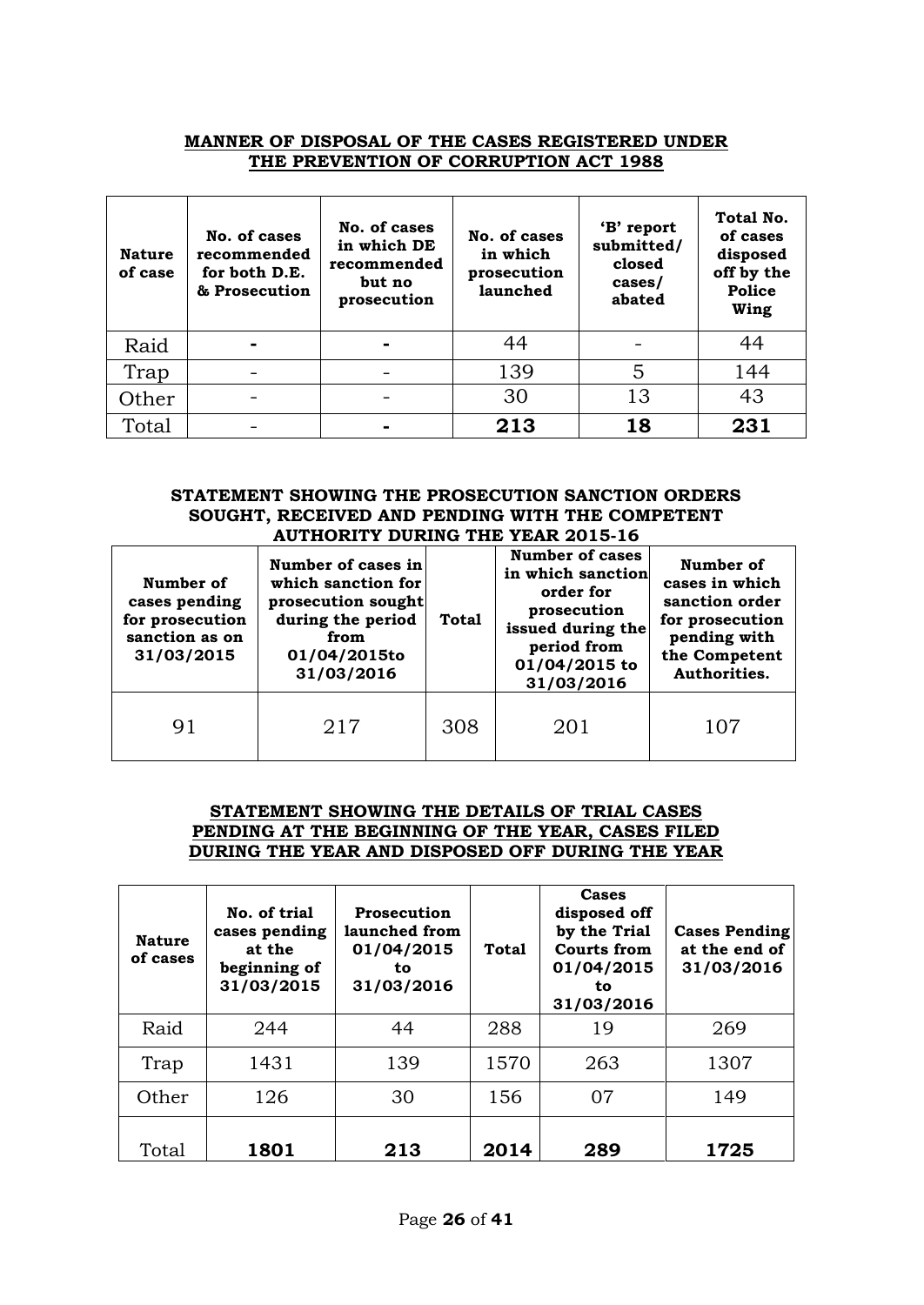#### **MANNER OF DISPOSAL OF COURT CASES**

| Nature of<br>cases | No. of cases<br>acquitted | No. of cases<br>convicted | No. of cases<br>discharged/<br>Abated, etc | <b>Total</b> |
|--------------------|---------------------------|---------------------------|--------------------------------------------|--------------|
| Raid               | 09                        | 03                        | 06                                         | 18           |
| Trap               | 193                       | 56                        | 15                                         | 264          |
| Others             | 02                        |                           | 04                                         | በ7           |
| <b>TOTAL</b>       | 204                       | 60                        | 25                                         | 289          |

The details of Raid cases registered under Sec. 13(1)(e) of the Prevention of Corruption Act, 1988 by the Police Wing during the year 2015-16 is appended to this Report at Annexure-F.

The details of Trap cases registered under Sec.7 and 13(1)(d) of the Prevention of Corruption Act, 1988 by the Police Wing during the year 2015-16 is appended to this Report at Annexure-G.

The details of other cases registered under Sec. 13(1)(c) and other provisions of the of the Prevention of Corruption Act 1988, IPC and other Acts, by the Police Wing during the year 2015-16 is appended to this Report at Annexure-H.

The list showing details of cases convicted by the Special Judge Courts (Trial Courts) which were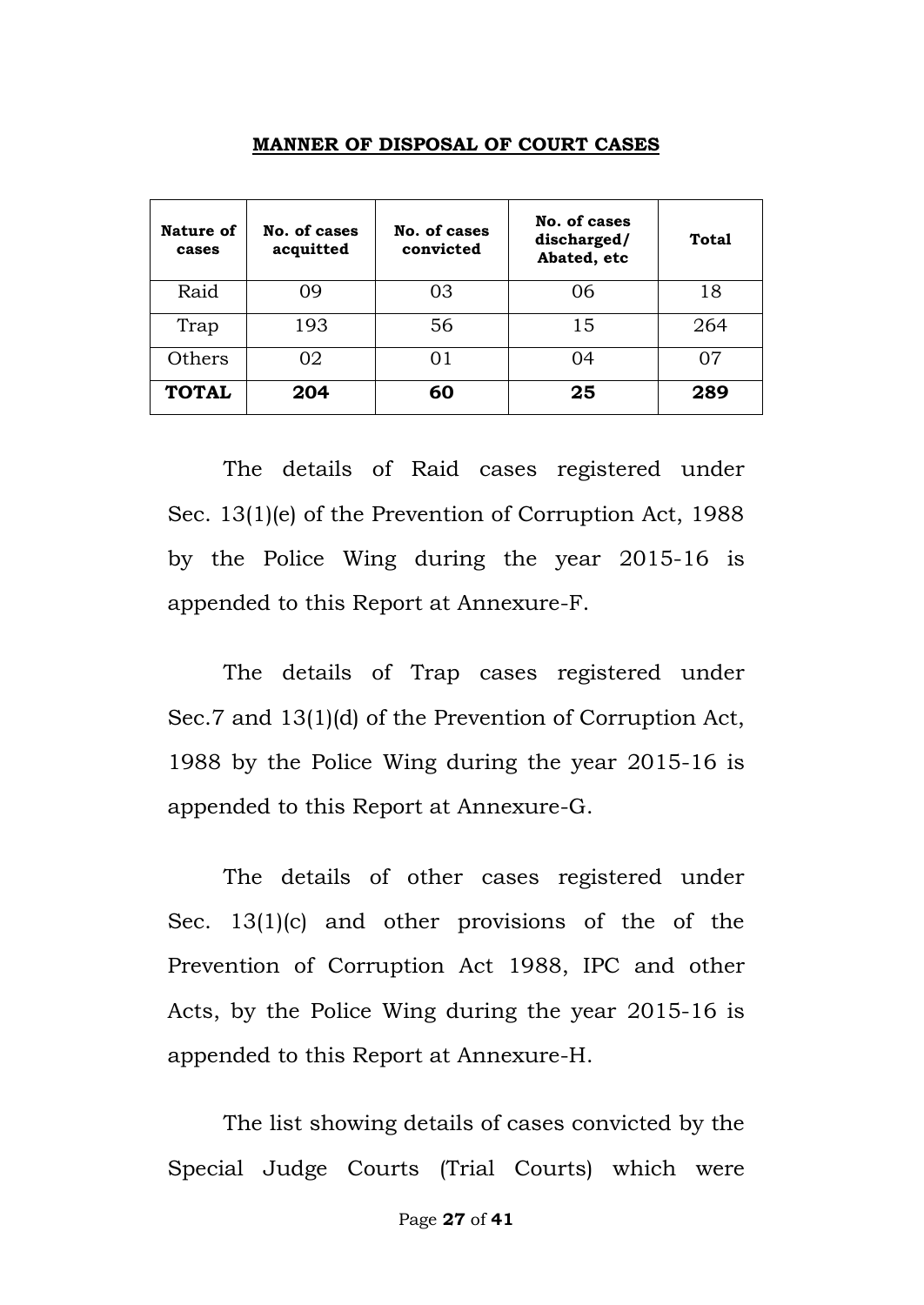launched by the Police Wing of the Karnataka Lokayukta, during the year 2015-16 is appended to this Report at Annexure-I.

The Government in its Order No. ಸಿಆಸುಇ/14/ ಸೇಲೋಯು/2016 dated  $14/03/2016$  has formed a separate body called Anti Corruption Bureau, to deal with the corruption cases independently.

\*\*\*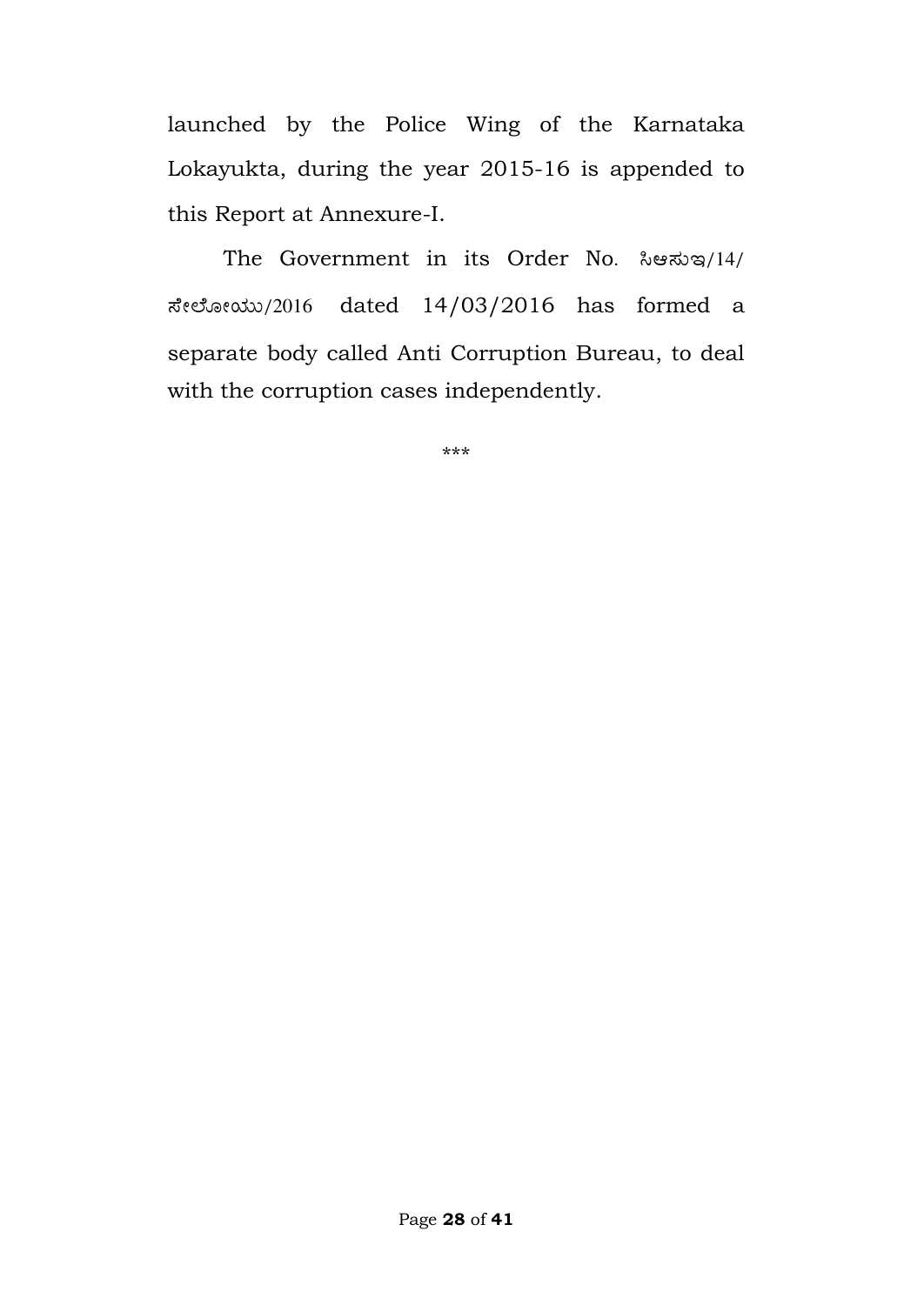# **CASES REFERRED TO THE TECHNICAL WING**

The following are the details of cases referred to Technical Wing of the Karnataka Lokayukta for the period from 01/04/2015 to 31/03/2016.

| Wing               | Cases<br>pending as<br>on<br>31/03/2015 | Cases<br>referred<br>from<br>01/04/2015<br>to<br>31/03/2016 | Total | Cases<br>disposed of<br>from<br>01/04/2015<br>to<br>31/03/2016 | Cases<br>pending<br>as on<br>31/03/2016 |
|--------------------|-----------------------------------------|-------------------------------------------------------------|-------|----------------------------------------------------------------|-----------------------------------------|
| Technical<br>Wing  | 311                                     | 276                                                         | 587   | 265                                                            | 322                                     |
| Accounts<br>Wing   | 138                                     | 102                                                         | 240   | 72                                                             | 168                                     |
| <b>Total</b>       | 449                                     | 378                                                         | 827   | 337                                                            | 490                                     |
| Valuation<br>cases | 71                                      | 57                                                          | 128   | 09                                                             | 119                                     |

**\*\*\***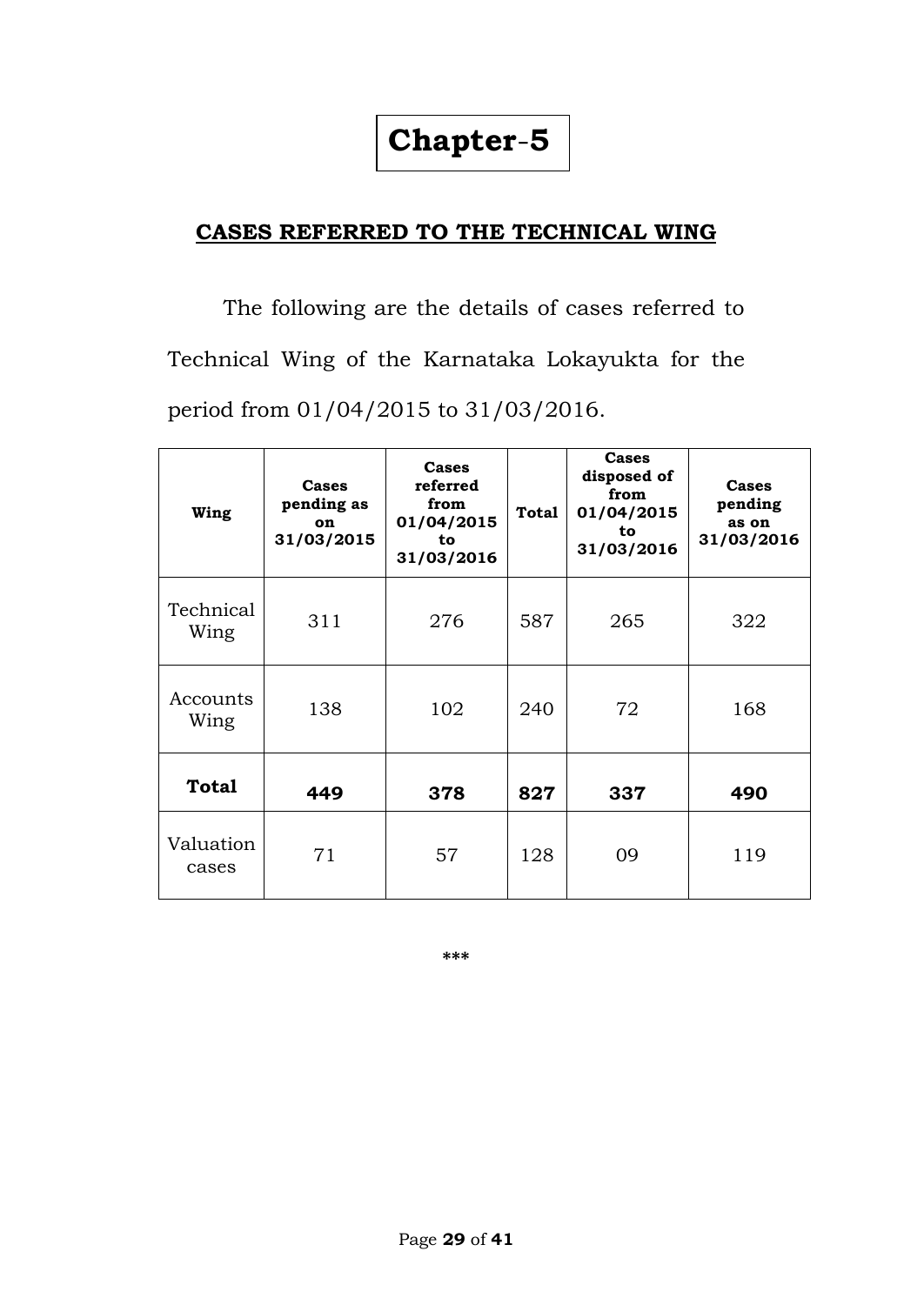# **ADMINISTRATION WING**

#### The following is the Statement showing the Budget Grant (Allotment) and Expenditure incurred for the year 2015-16 under the Head of Account 2070-00-104-0-02 Karnataka Lokayukta, Bengaluru.

## (Rupees in lakhs)

| SI.<br>No.                | Item under<br>Head of Account<br>2070-00-104-0-02 | Total<br>Grant<br>Allotted | Addl.<br>Grant           | $Re-$<br>appro-<br>priation | Grand<br>Total     | Expend-<br>iture         |
|---------------------------|---------------------------------------------------|----------------------------|--------------------------|-----------------------------|--------------------|--------------------------|
| $\mathbf{1}$              | $\mathbf{2}$                                      | 3                          | 4                        | 5                           | 6                  | $\mathbf 7$              |
| 1                         | Salaries - Officers 002                           | 156.51                     | $\overline{\phantom{a}}$ | $\overline{\phantom{a}}$    | 156.51             | $\overline{\phantom{a}}$ |
| $\overline{2}$            | Salaries - Staff 003                              | 375,25                     | $\overline{\phantom{a}}$ | $\overline{\phantom{a}}$    | 375.25             |                          |
| 3                         | Dearness Allowance 011                            | 187.65                     | $\overline{\phantom{0}}$ | $\overline{\phantom{0}}$    | 187.65             |                          |
| 4                         | Other Allowances 014                              | 190.06                     |                          |                             | 190.06             |                          |
|                           | <b>TOTAL</b>                                      | 909.47                     |                          |                             | 909.47             |                          |
| 5                         | Subsidiary Expenses-015                           | 189.00                     | $\overline{\phantom{a}}$ | $(-)20.00$                  | 169.00             | 153.99                   |
| 6                         | Travel Expenses - 041                             | 11.00                      |                          |                             | 11.00              | 3.43                     |
| $\overline{7}$            | General Expenses - 051                            | 33.00                      |                          |                             | 22.88              | 32.99                    |
| 8                         | Building Expenses - 071                           | 13.00                      |                          |                             | 13.00              | 11.93                    |
| 9                         | Machinery &                                       | 9.00                       |                          |                             | 9.00               | 1.18                     |
|                           | Equipments-180                                    |                            |                          |                             |                    |                          |
| 10                        | Transport Expenses-195                            | 56.00                      |                          |                             | 56.00              | 28.27                    |
|                           | <b>TOTAL</b>                                      | 311.00                     |                          | $(-)20.00$                  | 291.00             | 231.79                   |
| <b>Amount surrendered</b> |                                                   |                            |                          |                             |                    |                          |
|                           |                                                   |                            |                          |                             | <b>Grand Total</b> | 291.00                   |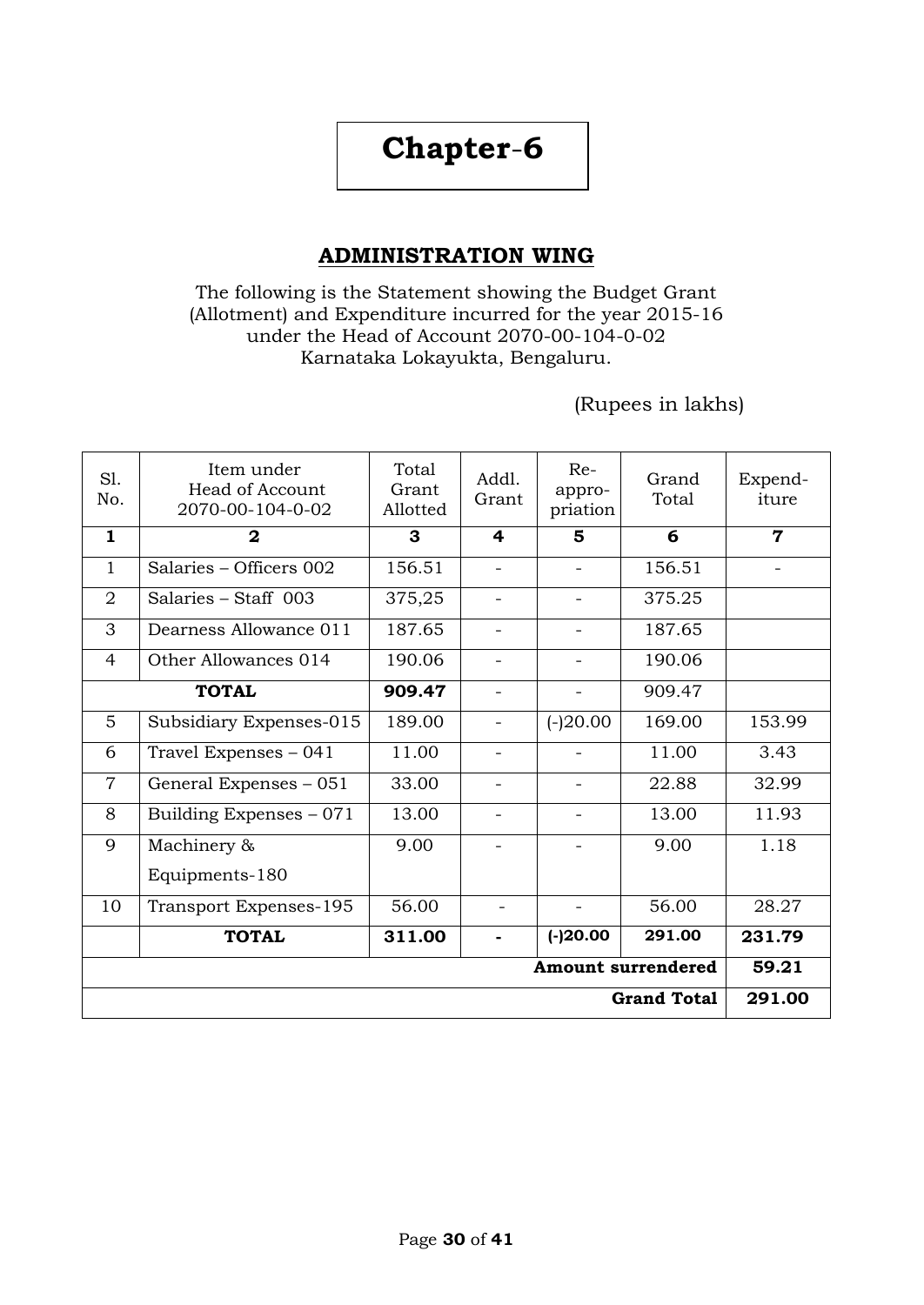#### The following is the Statement showing the Budget Grant (Allotment) and Expenditure incurred for the year 2015-16 under the Head of Account 2070-00-104-0-03 of Police Wing, Karnataka Lokayukta, Bengaluru.

| <b>S1.</b><br>No.         | Item under<br><b>Head of Account</b><br>2070-00-104-0-03 | <b>Total</b><br>Grant<br><b>Allotted</b> | Addl.<br>Grant          | $Re-$<br>appro-<br>priation | Grand<br><b>Total</b> | Expend-<br>iture |
|---------------------------|----------------------------------------------------------|------------------------------------------|-------------------------|-----------------------------|-----------------------|------------------|
| $\mathbf{1}$              | $\mathbf{2}$                                             | 3                                        | $\overline{\mathbf{r}}$ | 5                           | 6                     | $\overline{7}$   |
| 1                         | Salaries - Officers 002                                  | 393.88                                   |                         |                             | 393.88                |                  |
| $\overline{2}$            | Salaries - Staff 003                                     | 1768.6                                   |                         |                             | 1768.62               |                  |
| 3                         | Dearness Allowance -011                                  | 716.15                                   | -                       |                             | 716.15                |                  |
| $\overline{4}$            | Other Allowances -014                                    | 605.64                                   |                         |                             | 605.64                |                  |
|                           | <b>TOTAL</b>                                             | 3484.29                                  |                         |                             | 3484.29               |                  |
| 5                         | Subsidiary Expenses-015                                  | 80.00                                    |                         | $(+)20.00$                  | 100.80                | 90.45            |
|                           |                                                          |                                          |                         | $(+)$ 0.80                  |                       |                  |
| 6                         | Travel Expenses – 041                                    | 98.00                                    | $\blacksquare$          | $(-10.00)$                  | 88.00                 | 76.82            |
| 7                         | General Expenses - 051                                   | 112.00                                   |                         | $(+)2.97$                   | 114.97                | 111.05           |
| 8                         | Other Expenses - 059                                     | 100.00                                   | ÷.                      | 15.00<br>$(-)$              | 85.00                 | 61.43            |
| 9                         | Building Expenses - 071                                  | 24.00                                    | 30.00                   | $(+)15.00$                  | 123.50                | 113.70           |
|                           |                                                          |                                          | 40.00                   | $(+)14.50$                  |                       |                  |
| 10                        | Scholarship & Incentives-117                             | 45.00                                    |                         |                             | 45.00                 | 44.86            |
| 11                        | Machinery & Equipment-180                                | 26.00                                    |                         | $(+)1.23$                   | 27.23                 | 22.00            |
| 12                        | Transport Expenses-195                                   | 248.00                                   |                         | $(-)5.00$                   | 238.50                | 201.93           |
|                           |                                                          |                                          |                         | $(-)4.50$                   |                       |                  |
|                           | <b>TOTAL</b>                                             | 733.00                                   | 70.00                   | $(+)20.00$                  | 823.00                | 722.24           |
| <b>Amount Surrendered</b> |                                                          |                                          |                         |                             |                       |                  |
|                           |                                                          |                                          |                         |                             | <b>Grand Total</b>    | 823.00           |

(Rupees in lakhs)

The following is the Statement showing the Revenue received during the year 2015-16.

| <b>S1.</b><br>No. | <b>Particulars</b>                                           | Amount<br>received |
|-------------------|--------------------------------------------------------------|--------------------|
| 1                 | Deposition Copy fees, Direct<br>Recruitment fees and others  | 4,66,893=00        |
| $\overline{2}$    | Sale of old tyres, tubes and spare<br>parts of vehicles      | $38,120=00$        |
| 3                 | Sale of old Newspapers                                       | $3,640=00$         |
| $\overline{4}$    | Sale of old furniture through<br>auction                     | 39,685=00          |
| 5                 | Information fee under the Right to<br><b>Information Act</b> | 1,25,598=00        |
|                   | Total                                                        | 6,73,936=00        |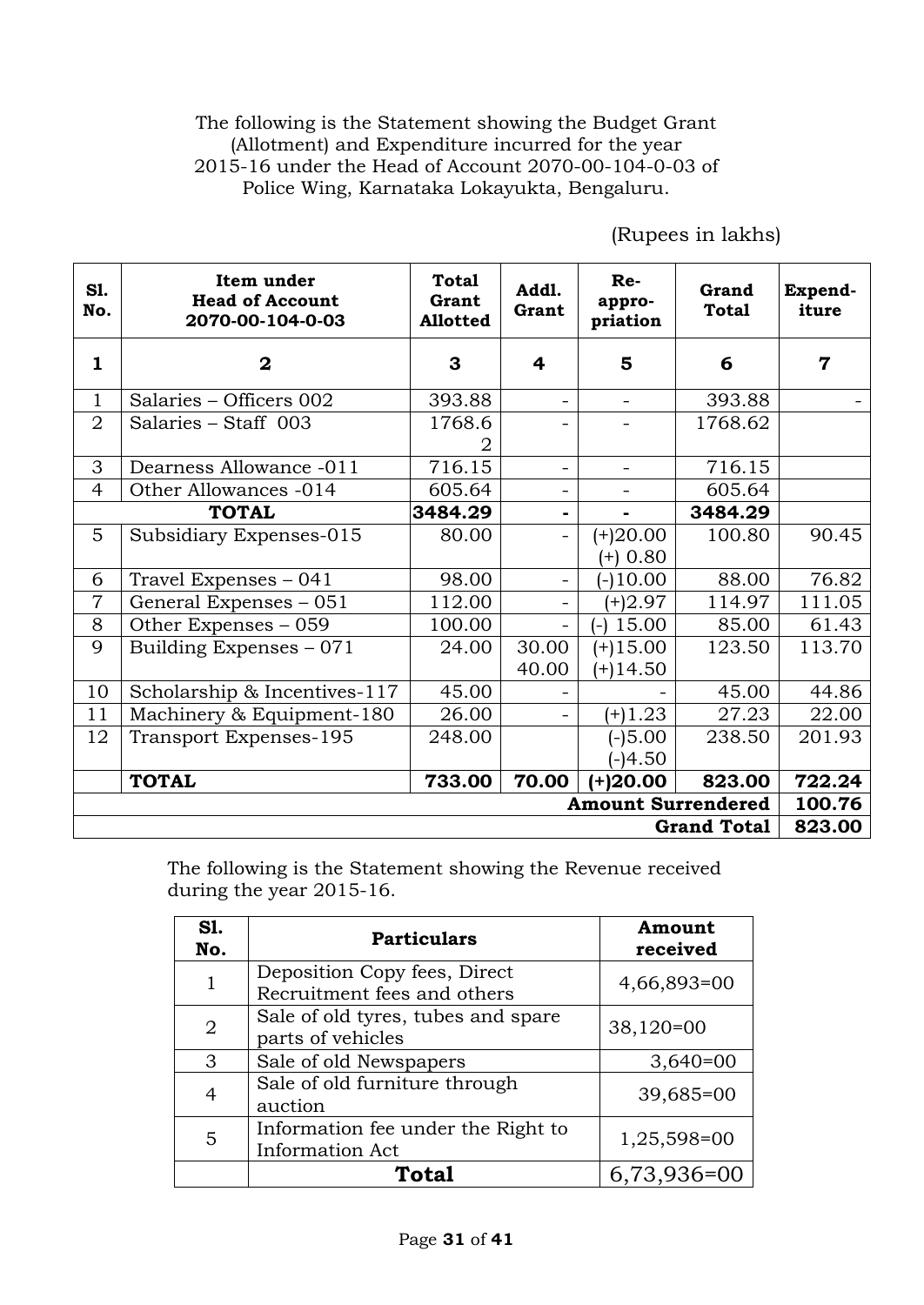### **CLASSIFICATION OF EMPLOYEES AS ON 31-03-2016**

|                   |                                        |                                                 |                | Number of<br><b>Employees</b>                          |                | Vacancies to            |                |   |
|-------------------|----------------------------------------|-------------------------------------------------|----------------|--------------------------------------------------------|----------------|-------------------------|----------------|---|
| <b>S1.</b><br>No. | Occupation                             | Sanctioned<br>Strength<br>Women<br>Total<br>Men |                | be filled up<br>during the<br>next<br>calendar<br>year | Vacancies      | Remarks                 |                |   |
| 1                 | $\mathbf 2$                            | 3                                               | 4              | 5                                                      | 6              | $\overline{\mathbf{7}}$ | 8              | 9 |
|                   | <b>CLASS I (GROUP 'A') OFFICERS</b>    |                                                 |                |                                                        |                |                         |                |   |
| 1                 | Hon'ble Lokayukta                      | 1                                               | 0              | $\mathbf{0}$                                           | 0              | 1                       | 1              |   |
| $\overline{2}$    | Hon'ble Upalokayukta                   | $\overline{2}$                                  | $\overline{2}$ |                                                        | $\overline{2}$ | $\overline{0}$          | $\overline{0}$ |   |
| 3                 | Registrar                              | $\overline{1}$                                  | $\overline{0}$ | $\overline{0}$                                         | $\overline{0}$ | $\mathbf 1$             | $\overline{1}$ |   |
| $\overline{4}$    | <b>Chief Engineer</b>                  | $\overline{1}$                                  | $\overline{1}$ | $\overline{0}$                                         | $\overline{1}$ | $\overline{0}$          | $\overline{0}$ |   |
| 5                 | Addl. Registrar (Enquiries)            | 11                                              | 8              | $\mathbf{1}$                                           | 9              | $\overline{2}$          | $\overline{2}$ |   |
| 6                 | Deputy Registrar (Enquiries)           | 5                                               | $\overline{4}$ | $\overline{0}$                                         | $\overline{4}$ | $\mathbf 1$             | $\mathbf{1}$   |   |
| $\overline{7}$    | Secretary to Lokayukta                 | $\mathbf{1}$                                    | $\overline{0}$ | $\overline{0}$                                         | $\overline{0}$ | $\overline{1}$          | $\mathbf{1}$   |   |
| 8                 | Deputy Registrar (Admn-1)              | $\mathbf{1}$                                    | 1              | $\overline{0}$                                         | $\mathbf{1}$   | $\overline{0}$          | $\overline{0}$ | - |
| 9                 | Deputy Registrar (Admn-2)              | $\mathbf{1}$                                    | $\overline{0}$ | $\overline{0}$                                         | $\overline{0}$ | $\mathbf{1}$            | $\overline{1}$ |   |
| 10                | Superintending Engineer                | $\mathbf{1}$                                    | 1              | $\overline{0}$                                         | 1              | $\overline{0}$          | $\overline{0}$ | - |
| 11                | <b>Executive Engineer</b>              | 3                                               | $\overline{0}$ | $\overline{0}$                                         | $\overline{0}$ | 3                       | 3              |   |
| 12                | Deputy Controller (Accounts)           | $\mathbf{1}$                                    | 1              | $\overline{0}$                                         | $\mathbf 1$    | $\boldsymbol{0}$        | $\mathbf{0}$   |   |
| 13                | Private Secy. to Hon'ble<br>Lokayukta  | $\mathbf{1}$                                    | $\Omega$       | $\overline{0}$                                         | $\overline{0}$ | $\overline{1}$          | $\mathbf{1}$   |   |
| 14                | Private Secy., to Hon'ble ULA          | $\overline{2}$                                  | $\overline{0}$ | $\overline{0}$                                         | $\overline{0}$ | $\overline{2}$          | $\overline{2}$ | - |
| 15                | <b>Public Prosecutor</b>               | $\mathbf{1}$                                    | $\mathbf 1$    | $\overline{0}$                                         | $\mathbf{1}$   | $\overline{0}$          | $\overline{0}$ |   |
| 16                | Senior Asst. Public<br>Prosecutor      | 9                                               | $\overline{4}$ | $\mathbf{1}$                                           | 5              | $\overline{4}$          | $\overline{4}$ |   |
| 17                | Asst. Registrar (Legal<br>Opinion)     | 5                                               | $\overline{0}$ | $\overline{0}$                                         | $\overline{0}$ | 5                       | 5              |   |
| 18                | Asst. Executive Engineer               | 5                                               | 5              | $\overline{0}$                                         | 5              | $\overline{0}$          | $\overline{0}$ |   |
| 19                | Assistant Registrar (Admn.,)           | $\overline{3}$                                  | $\overline{2}$ | 1                                                      | $\overline{3}$ | $\overline{0}$          | $\overline{0}$ |   |
| 20                | Asst. Controller of Accounts           | $\overline{2}$                                  | 1              | $\theta$                                               | $\mathbf{1}$   | 1                       | 1              |   |
| 21                | Addl. Director General of<br>Police    | $\mathbf{1}$                                    | $\mathbf 1$    | $\Omega$                                               | $\mathbf{1}$   | $\overline{0}$          | $\Omega$       |   |
| 22                | IGP/Dy. Inspector General of<br>Police | $\mathbf{1}$                                    | $\mathbf{1}$   | $\Omega$                                               | $\mathbf{1}$   | $\overline{0}$          | $\overline{0}$ |   |
| 23                | Superintendent of Police               | 23                                              | 13             | 5                                                      | 18             | 5                       | 5              |   |
| 24                | Joint Commissioner (P.R)               | $\mathbf{1}$                                    | 1              | $\overline{0}$                                         | 1              | $\overline{0}$          | $\overline{0}$ |   |
| 25                | Dy. Superintendent of Police           | 43                                              | 35             | $\mathbf{1}$                                           | 36             | $\overline{7}$          | $\overline{7}$ |   |
| 26                | <b>Gazetted Assistants</b>             | 5                                               | $\Omega$       | 5                                                      | 5              | $\Omega$                | $\Omega$       |   |
| 27                | Deputy Director of Statistics          | 1                                               | 1              | $\theta$                                               | 1              | $\Omega$                | $\Omega$       |   |
|                   | <b>Total</b>                           | 132                                             | 83             | 14                                                     | 97             | 35                      | 35             |   |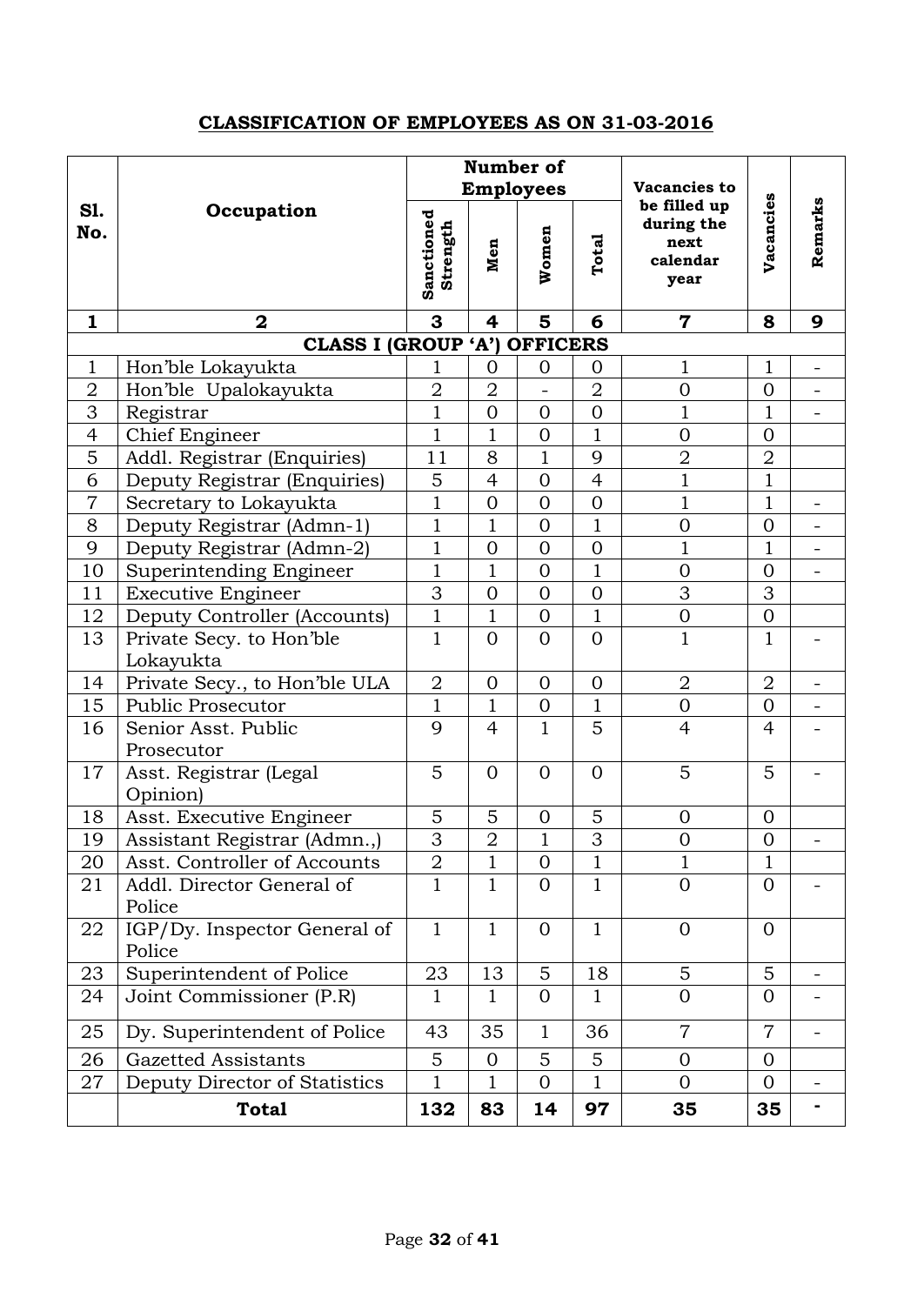|                |                                                 | CLASS II (GROUP 'B') OFFICERS   |                         |                |                |                         |                |                          |
|----------------|-------------------------------------------------|---------------------------------|-------------------------|----------------|----------------|-------------------------|----------------|--------------------------|
| $\mathbf{1}$   | $\overline{2}$                                  | 3                               | 4                       | 5              | 6              | $\overline{7}$          | 8              | 9                        |
| $\mathbf{1}$   | Assistant Engineer                              | 8                               | $\mathbf 1$             | $\mathbf{1}$   | $\overline{2}$ | 6                       | 6              |                          |
| $\overline{2}$ | Senior Judgment Writer                          | 9                               | $\overline{2}$          | $\overline{7}$ | 9              | $\overline{0}$          | $\overline{0}$ |                          |
| 3              | Translator                                      | $\mathbf{1}$                    | $\overline{0}$          | $\mathbf{1}$   | $\mathbf 1$    | $\overline{0}$          | $\overline{0}$ | $\overline{\phantom{a}}$ |
| $\overline{4}$ | Legal Assistant (Court<br>Officer)              | $\mathbf{1}$                    | $\overline{0}$          | $\mathbf{1}$   | $\overline{1}$ | $\overline{0}$          | $\overline{0}$ |                          |
| 5              | Audit Officer                                   | $\overline{2}$                  | $\overline{2}$          | $\overline{0}$ | $\overline{2}$ | $\mathbf{0}$            | $\Omega$       |                          |
| 6              | Accounts Superintendent                         | 5                               | $\overline{1}$          | $\overline{0}$ | $\overline{1}$ | $\overline{4}$          | $\overline{4}$ |                          |
| $\overline{7}$ | Manager                                         | $\overline{4}$                  | $\overline{2}$          | 1              | 3              |                         | 1              |                          |
| 8              | Police Inspector                                | 92                              | 62                      | $\mathbf{1}$   | 63             | 29                      | 29             |                          |
|                |                                                 |                                 |                         |                |                |                         |                |                          |
|                | <b>Total</b>                                    | 122                             | 70                      | 12             | 82             | 40                      | 40             |                          |
|                |                                                 | CLASS III (GROUP 'C') OFFICIALS |                         |                |                |                         |                |                          |
| 1              | $\overline{\mathbf{2}}$                         | 3                               | $\overline{\mathbf{4}}$ | 5              | 6              | $\overline{\mathbf{7}}$ | 8              | 9                        |
| $\mathbf{1}$   | Office Superintendent<br>(Audit Superintendent) | 30                              | 21                      | 6              | 27             | 3                       | 3              |                          |
| $\overline{2}$ | Judgment Writer                                 | 20                              | 6                       | 12             | 18             | $\overline{2}$          | $\overline{2}$ |                          |
| 3              | Asst. Statistical Officer                       | $\overline{2}$                  | 1                       | $\mathbf{1}$   | $\mathbf 2$    | $\overline{0}$          | $\overline{0}$ |                          |
| $\overline{4}$ | Assistant Librarian                             | $\overline{1}$                  | $\mathbf{1}$            | $\overline{0}$ | $\overline{1}$ | $\overline{0}$          | $\overline{0}$ |                          |
| 5              | <b>First Division Assistant</b>                 | 65                              | 19                      | 10             | 29             | 36                      | 36             | $\overline{\phantom{0}}$ |
| 6              | Second Division Assistant                       | 58                              | 24                      | 11             | 35             | 23                      | 23             |                          |
| 7              | Stenographer                                    | 41                              | 8                       | 12             | 20             | 21                      | 21             |                          |
| 8              | Senior Typist                                   | 3                               | $\overline{0}$          | $\overline{2}$ | $\overline{2}$ | $\mathbf{1}$            | $\mathbf 1$    |                          |
| 9              | Typist                                          | 16                              | 1                       | 5              | 6              | 10                      | 10             |                          |
| 10             | Clerk-cum-Typist                                | 117                             | 16                      | 65             | 81             | 36                      | 36             |                          |
| 11             | Senior Driver / Driver                          | 26                              | 20                      | $\mathbf{0}$   | 20             | 6                       | 6              |                          |
| 12             | Police Sub-Inspector                            | 14                              | $\overline{2}$          | $\Omega$       | $\overline{2}$ | 12                      | 12             |                          |
| 13             | Asst. Police Sub-Inspector                      | $\overline{4}$                  | $\overline{4}$          | $\Omega$       | $\overline{4}$ | $\overline{0}$          | $\Omega$       |                          |
| 14             | Head Constable                                  | 149                             | 122                     | 5              | 127            | 22                      | 22             |                          |
| 15             | H.C. Driver                                     | 15                              | $\overline{2}$          | $\Omega$       | $\overline{2}$ | 13                      | 13             |                          |
| 16             | Police Constables                               | 266                             | 194                     | 34             | 228            | 38                      | 38             |                          |
| 17             | Armed Police Constable/<br>Driver               | 149                             | 100                     | $\overline{0}$ | 100            | 49                      | 49             |                          |
|                | <b>Total</b>                                    | 976                             | 541                     | 163            | 704            | 272                     | 272            | ٠                        |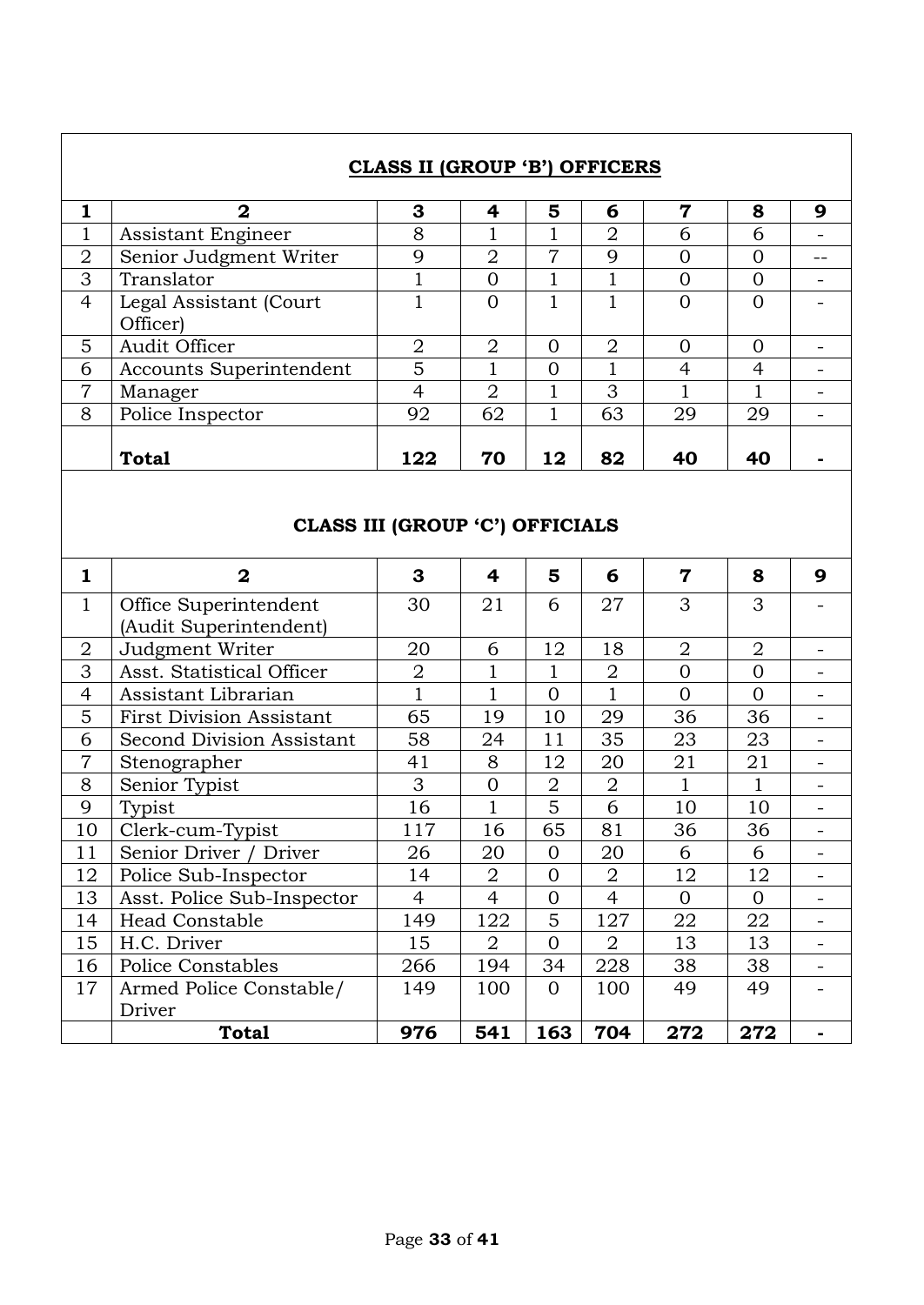|                | <b>CLASS IV (GROUP 'D') OFFICIALS</b>                                                 |     |    |          |    |                |    |   |
|----------------|---------------------------------------------------------------------------------------|-----|----|----------|----|----------------|----|---|
|                | 2                                                                                     | 3   | 4  | 5        | 6  | 7              | 8  | g |
|                | Jamedars / Attenders                                                                  | 14  | 7  | 4        | 11 | 3              | 3  |   |
| $\overline{2}$ | Cycle Orderlies / Home<br>Orderlies/Dalayaths/Dala<br>yaths-cum-<br>Sweepers/Sweepers | 139 | 44 | 29       | 73 | 66             | 66 |   |
| 3              | Motor Cycle Orderlies                                                                 | 5   | 3  | $\Omega$ | 3  | $\overline{2}$ | 2  |   |
|                | <b>Total</b>                                                                          | 158 | 54 | 33       | 87 | 71             | 71 |   |

| Group        | <b>Sanctioned</b> |     | No. of<br><b>Employees</b> | Vacancies to<br>be filled up<br><b>Total</b><br>during the |                       | <b>Vacancies</b> | <b>Remarks</b> |
|--------------|-------------------|-----|----------------------------|------------------------------------------------------------|-----------------------|------------------|----------------|
|              | Strength          | Men | Women                      |                                                            | next calendar<br>Year |                  |                |
| Group 'A'    | 132               | 83  | 14                         | 97                                                         | 35                    | 35               |                |
| Group 'B'    | 122               | 70  | 12                         | 82                                                         | 40                    | 40               |                |
| Group 'C'    | 976               | 541 | 163                        | 704                                                        | 272                   | 272              |                |
| Group 'D'    | 158               | 54  | 33                         | 87                                                         | 71                    | 71               |                |
| <b>Total</b> | 1388              | 748 | 222                        | 970                                                        | 418                   | 418              |                |

### **A B S T R A C T**

2 posts of Addl. Registrar of Enquires, 2 Judgment Writers, 2 First Division Assistants and 2 Dalayath posts are temporarily created under Govt. Order DPAR 38 SLU 2011 dated 25/3/2011 and the same is continued for one more year vide Govt. Order No. DPAR 10 SLU 2012 Dated 14/2/2012, continued for one year vide Govt. Order No. DPAR 37 SLU 2013 dated 9/4/2013 and further one more year vide Govt. Order No. DPAR 41 SLU 2014 dated 22/2/2014 and further by Order No. DPAR 06 SLU 2015 dated 29/1/2015.

One post of Asst. Librarian is filled up on outsource basis.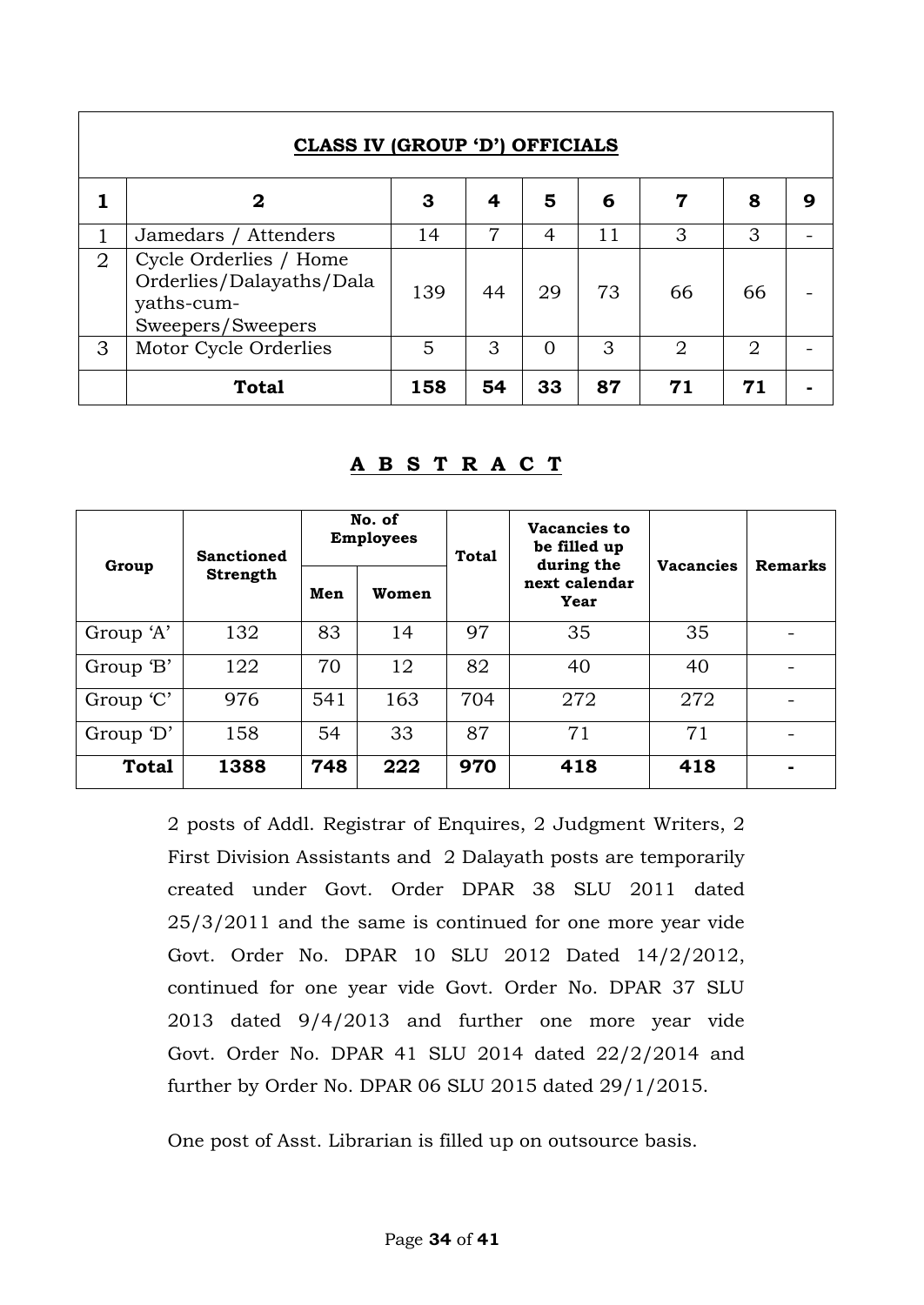Vide Govt.Order No. DPAR 98 SLU 2016 Bengaluru dated 19/01/2016, following 20 posts are sanctioned for Internal Vigilance Unit (IVU):

- 1) Superintendent of Police 01
- 2) Dy.Superintendent of Police 01
- 3) Police Inspector 02
- 4) Police Sub-Inspector -01
- 5) Civil Head Constable 02
- 6) Civil Police Constable 02
- 7) Armed Police Constable (Driver) 03
- 8) Office Superintendent 01
- 9) Stenographer 02
- 10) Clerk-cum-Typist 02
- 11) Dalayath 02

\*\*\*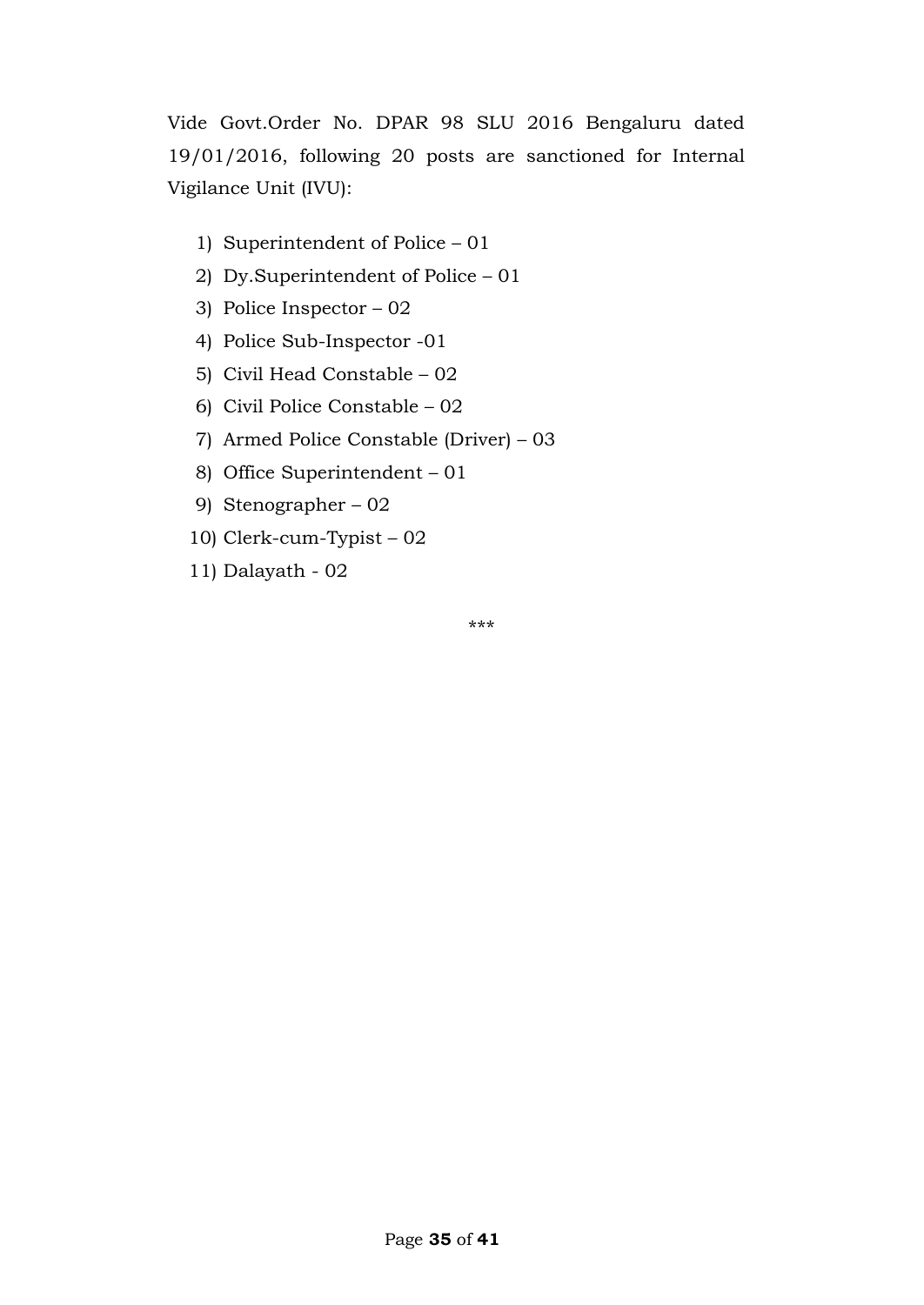#### **PARTICULARS OF THE TENURE OF THE OFFICE HELD BY THE HON'BLE LOKAYUKTAS**

| <b>Name</b>            | From      | To                      |
|------------------------|-----------|-------------------------|
| 1) Hon'ble Mr. Justice | 15/1/1986 | 14/01/1991              |
| A.D.Koshal             |           |                         |
| 2) Hon'ble Mr. Justice | 25/1/1991 | 24/01/1996              |
| Rabindranath Pyne      |           |                         |
| 3) Hon'ble Mr. Justice | 2/6/1996  | 01/06/2001              |
| S.A. Hakeem            |           |                         |
| 4) Hon'ble Mr. Justice | 3/7/2001  | 02/07/2006              |
| N.Venkatachala         |           |                         |
| 5) Hon'ble Mr. Justice | 3/8/2006  | 02/08/2011              |
| N.SantoshHegde         |           |                         |
| 6) Hon'ble Mr. Justice | 3/8/2011  | 20/09/2011              |
| Shivaraj V. Patil      |           |                         |
| 7) Hon'ble Justice     | 14/2/2013 | $07/12/2015$ (Resigned) |
| Dr.Y.BhaskarRao        |           |                         |

#### **PARTICULARS OF THE TENURE OF THE OFFICE HELD BY THE HON'BLE UPALOKAYUKTAS**

|    | <b>Name</b>                        | From       | To              |
|----|------------------------------------|------------|-----------------|
| 1) | Hon'ble Mr. Justice S.C. Mittal,   | 22/01/1986 | 21/01/1991      |
| 2) | Hon'ble Mr. Justice                | 13/02/1992 | 12/02/1997      |
|    | Kamaleshwar Nath,                  |            |                 |
| 3) | Hon'ble Mr. Justice                | 02/04/1997 | 01/04/2002      |
|    | G.P. Shivaprakash                  |            |                 |
| 4) | Hon'ble Mr. Justice                | 29/12/2004 | 28/12/2009      |
|    | G.PatriBasavanaGoud                |            |                 |
|    | 5) Hon'ble Mr. Justice S.B. Majage | 19/07/2010 | 17/07/2015      |
|    | 6) Hon'ble Mr. Justice             | 03/08/2011 | 20/10/2011      |
|    | R. Gururajan                       |            |                 |
| 7) | Hon'ble Mr. Justice                | 22/01/2012 | 03/04/2012      |
|    | Chandrashekaraiah                  |            |                 |
| 8) | Hon'ble Mr. Justice                | 02/03/2013 | Till the end of |
|    | Subash B. Adi                      |            | the current     |
|    |                                    |            | financial year  |
|    |                                    |            | and             |
|    |                                    |            | continued       |
| 9) | Hon'ble Mr. Justice                | 17/12/2015 | Till the end of |
|    | N. Ananda                          |            | the current     |
|    |                                    |            | financial year  |
|    |                                    |            | and             |
|    |                                    |            | continued       |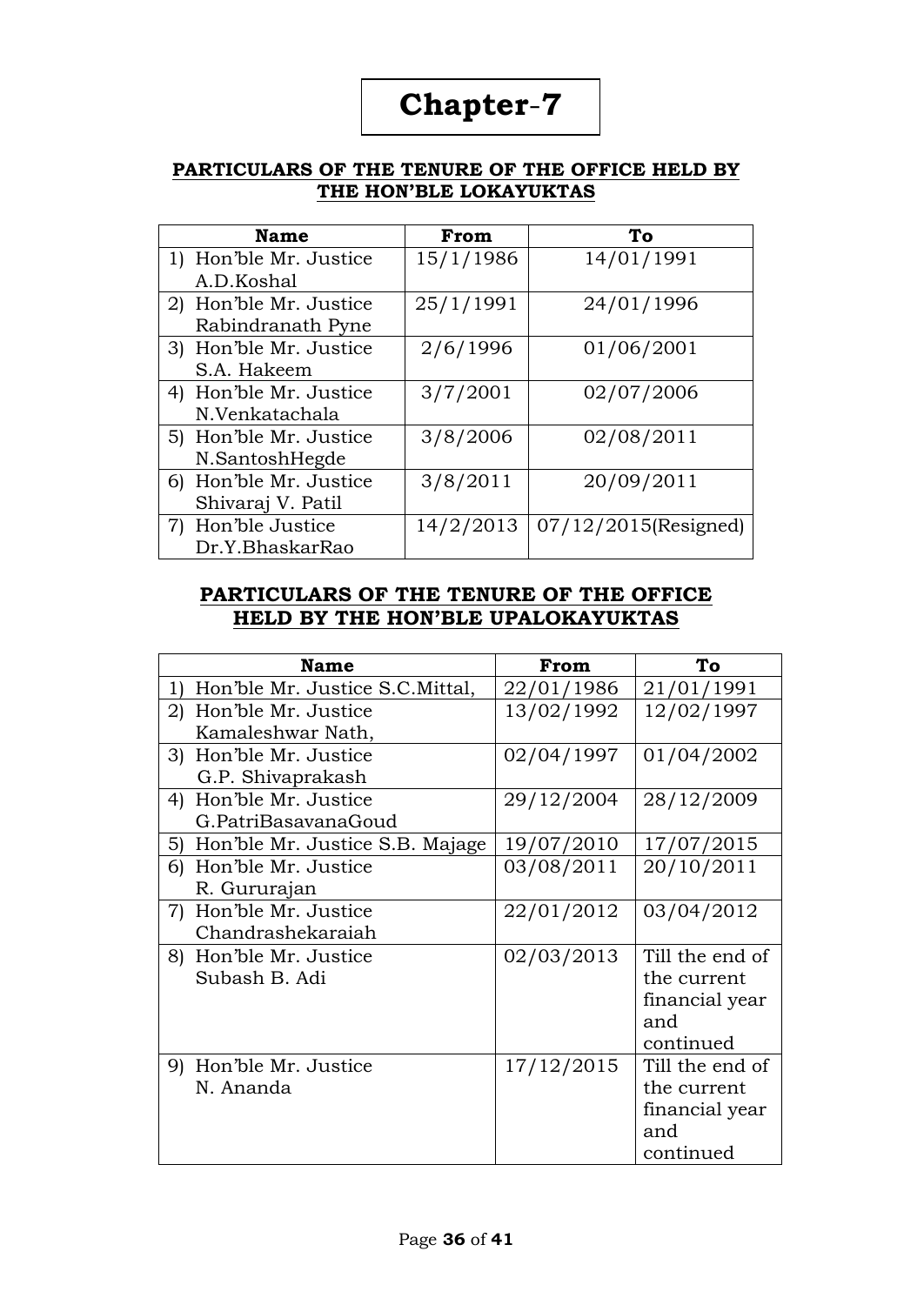## **INCUMBENCY OF REGISTRARS IN THE KARNATAKA LOKAYUKTA INSTITUTION**

| S1.<br>No.     | Name of the officer                 | From       | To                                                                  |
|----------------|-------------------------------------|------------|---------------------------------------------------------------------|
| $\mathbf{1}$   | Sri. M.S. Nataraja Murthy           | 15/01/1986 | 31/12/1987                                                          |
| 2              | Sri. Adhip Choudhary,               | 01/02/1988 | 27/09/1988                                                          |
| 3              | Sri. V.Govindaraj                   | 28/09/1988 | 11/10/1988                                                          |
| $\overline{4}$ | Sri. J.N. Srinivasa Murthy          | 12/10/1988 | 24/01/1997                                                          |
| 5              | Sri. M.J. Indrakumar                | 24/01/1997 | 31/05/1999                                                          |
| 6              | Sri. R.H. Raddi                     | 01/06/1999 | 02/06/2000                                                          |
| $\overline{7}$ | Sri. B.A. Muchandi                  | 03/06/2000 | 18/05/2002                                                          |
| 8              | Sri. D. Krishnappa                  | 27/05/2002 | 13/09/2004                                                          |
| 9              | Sri. B.S. Reddy                     | 13/09/2004 | 18/11/2004                                                          |
| 10             | Sri. D. Krishnappa                  | 18/11/2004 | 26/05/2005                                                          |
| 11             | Sri. Sudhakar A Pandit              | 26/05/2005 | 29/05/2006                                                          |
| 12             | Sri. L. Subramanya                  | 29/05/2006 | 16/02/2009                                                          |
| 13             | Sri. A.C.Vidhyadhara<br>(incharge)  | 16/02/2009 | 30/03/2009                                                          |
| 14             | Sri. MoosaKunhi Nayar<br>Moole      | 30/03/2009 | 03/10/2011                                                          |
| 15             | Sri. B. Yoginath (incharge)         | 4/10/2011  | 26/5/2013                                                           |
| 16             | Sri. H.R. Deshpande                 | 27/6/2013  | 17/07/2015                                                          |
| 17             | Sri. M.S. Balakrishna<br>(incharge) | 17/07/2015 | 29/12/2015                                                          |
| 18             | Sri. R.S. Patil (incharge)          | 29/12/2014 | End of the<br>Financial<br>year and<br>continued till<br>30/05/2016 |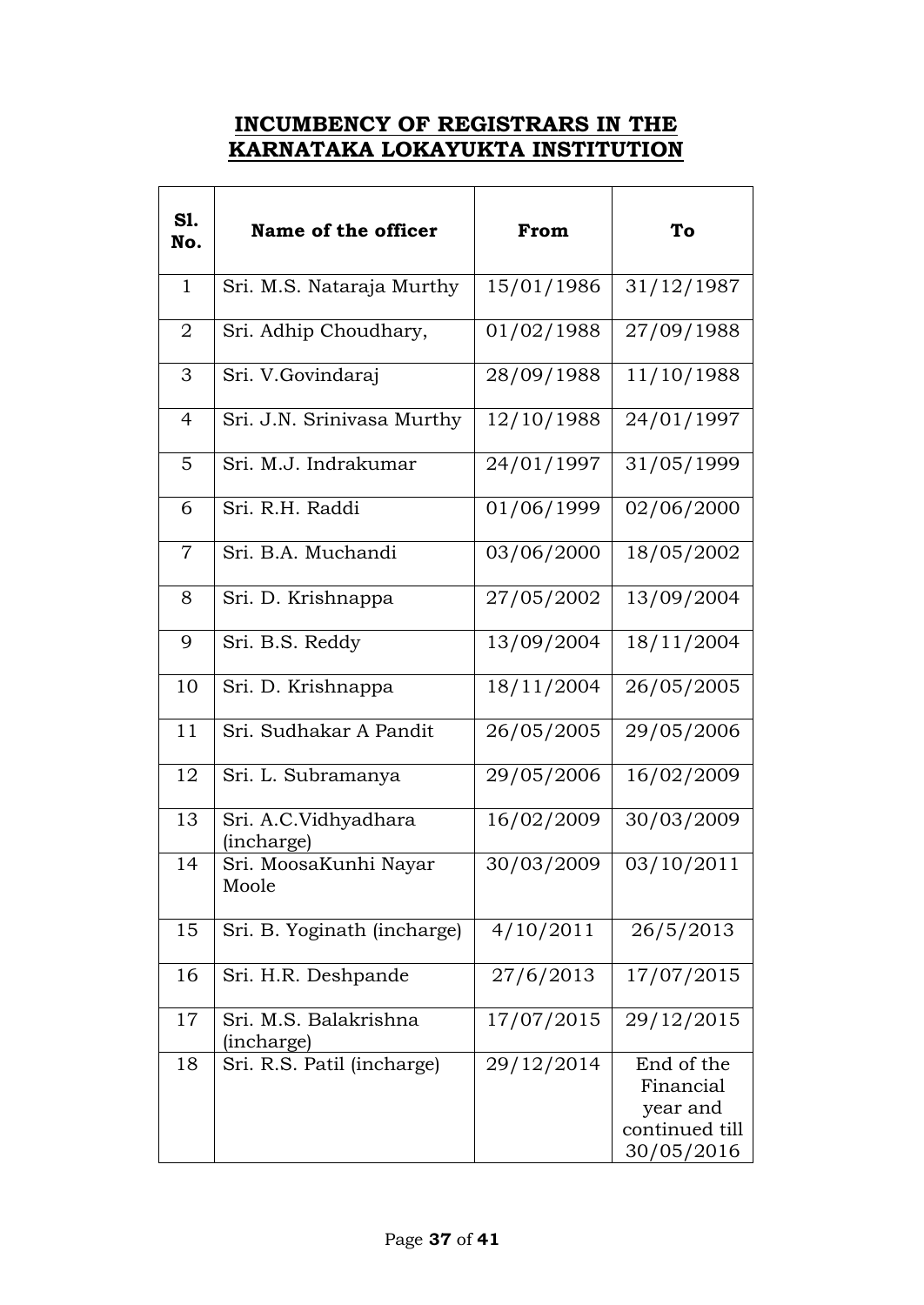## **INCUMBENCY OF ADGPs/IGPs IN THE KARNATAKA LOKAYUKTA INSTITUTION**

| <b>S1.</b><br>No. | <b>Name and Designation of</b><br>the officer                        | From       | To         |
|-------------------|----------------------------------------------------------------------|------------|------------|
| 1.                | Sri. A.R. Sridharan, IPS,<br><b>Inspector General of Police</b>      | 15/01/1986 | 02/06/1986 |
| 2.                | Sri. S.N.S. Murthy, IPS<br><b>Inspector General of Police</b>        | 02/06/1986 | 01/12/1988 |
| 3.                | Sri. A.J. Anandan, IPS<br><b>Inspector General of Police</b>         | 15/12/1988 | 11/02/1991 |
| 4.                | Sri. S.C. Burman, IPS<br><b>Inspector General of Police</b>          | 11/02/1991 | 13/04/1992 |
| 5.                | Sri. Jai Parkash. IPS<br>Inspector General of Police                 | 13/04/1992 | 11/12/1995 |
| 6.                | Sri. R. Jagannathan, IPS<br>Director General of Police               | 23/12/1992 | 26/04/1995 |
| 7.                | Sri. S.N. Borker, IPS<br><b>Inspector General of Police</b>          | 17/09/1992 | 12/12/1995 |
| 8.                | Dr. S. Krishnamurthy, IPS<br><b>Inspector General of Police</b>      | 11/12/1995 | 15/03/1996 |
| 9.                | Sri. K.U. Shetty, IPS<br>Director General of Police                  | 14/12/1995 | 31/10/1997 |
| 10.               | Sri. M.D. Singh, IPS<br><b>Inspector General of Police</b>           | 29/03/1996 | 23/05/1997 |
| 11.               | Sri. B.N.P Albuquerque, IPS<br><b>Inspector General of Police</b>    | 07/06/1997 | 08/07/1999 |
| 12.               | Sri. B.N.P Albuquerque, IPS<br>Addl. Director General of<br>Police   | 09/07/1999 | 13/07/2004 |
| 13.               | Sri. B.N.P. Albuquerque,<br><b>IPS</b><br>Director General of Police | 14/07/2004 | 30/11/2004 |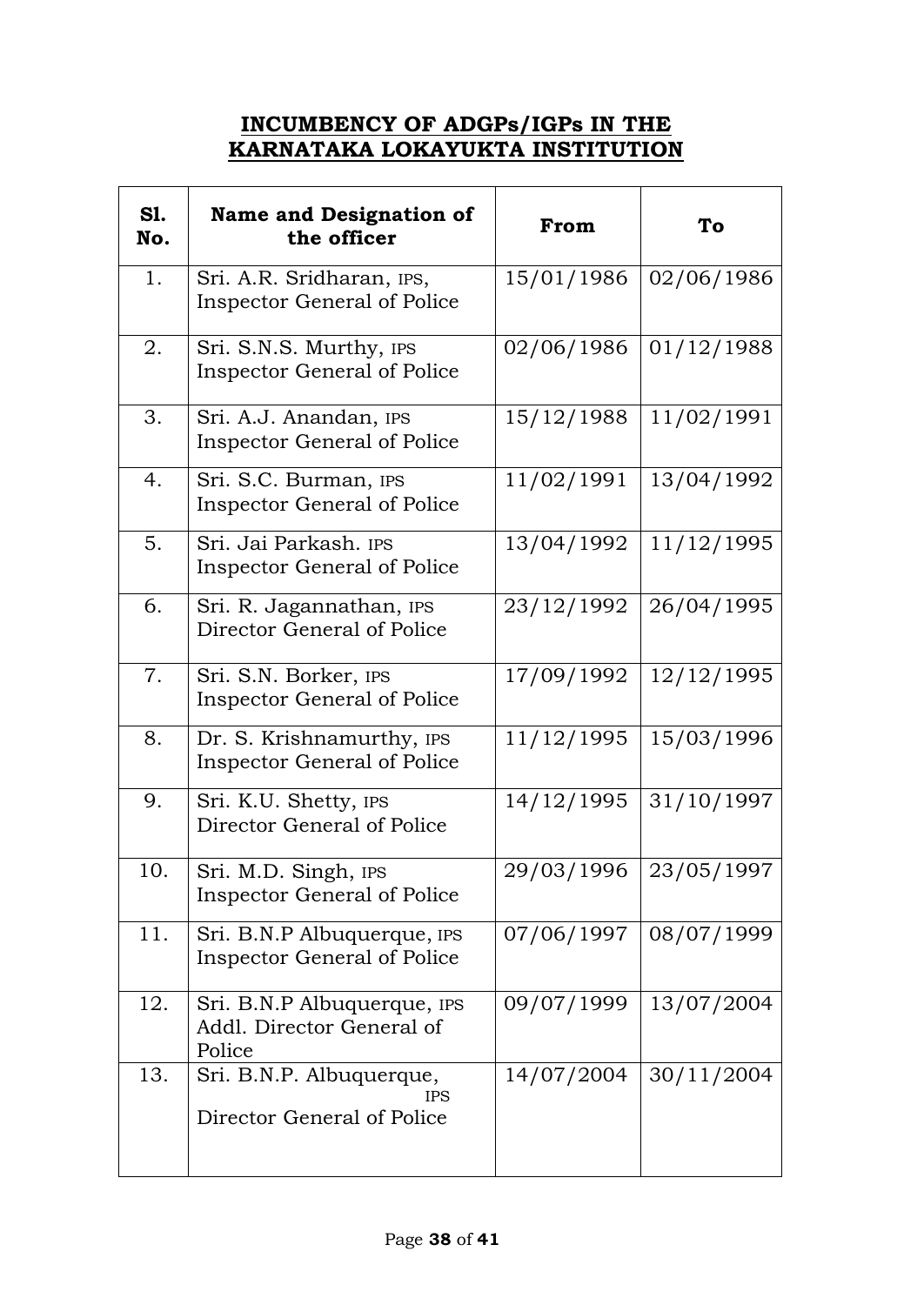| <b>S1.</b><br>No. | <b>Name and Designation of</b><br>the officer                                          | From       | To                                               |
|-------------------|----------------------------------------------------------------------------------------|------------|--------------------------------------------------|
| 14.               | Sri. Lal Rokhuma Pachuau, IPS 22/06/2005<br>Addl. Director General of                  |            | 03/10/2007                                       |
| 15.               | Police<br>Sri. Rupak Kumar Dutta,<br><b>IPS</b><br>Addl. Director General of<br>Police | 03/10/2007 | 04/05/2011                                       |
| 16.               | Sri. PranobMohanty, IPS<br>Dy. Inspector General of<br>Police (in-charge ADGP)         | 05/05/2011 | 09/08/2011                                       |
| 17.               | Sri .G.V. Gaonkar, IPS<br>Addl. Director General of<br>Police.                         | 10/08/2011 | 11/11/2011                                       |
| 18.               | Sri. H.N.Sathyanarayana<br>Rao, IPS<br>Addl. Director General of<br>Police.            | 11/11/2011 | 24/11/2014                                       |
| 19.               | Sri. Prem Shankar Meena,<br><b>IPS</b><br>Addl. Director General of<br>Police          | 24/11/2014 | 01/01/2016                                       |
| 20.               | Dr. S. Parashiva Murthy,<br><b>IPS</b><br>Addl.Director General of<br>Police           | 02/01/2016 | End of the<br>Financial<br>year and<br>continued |

\*\*\*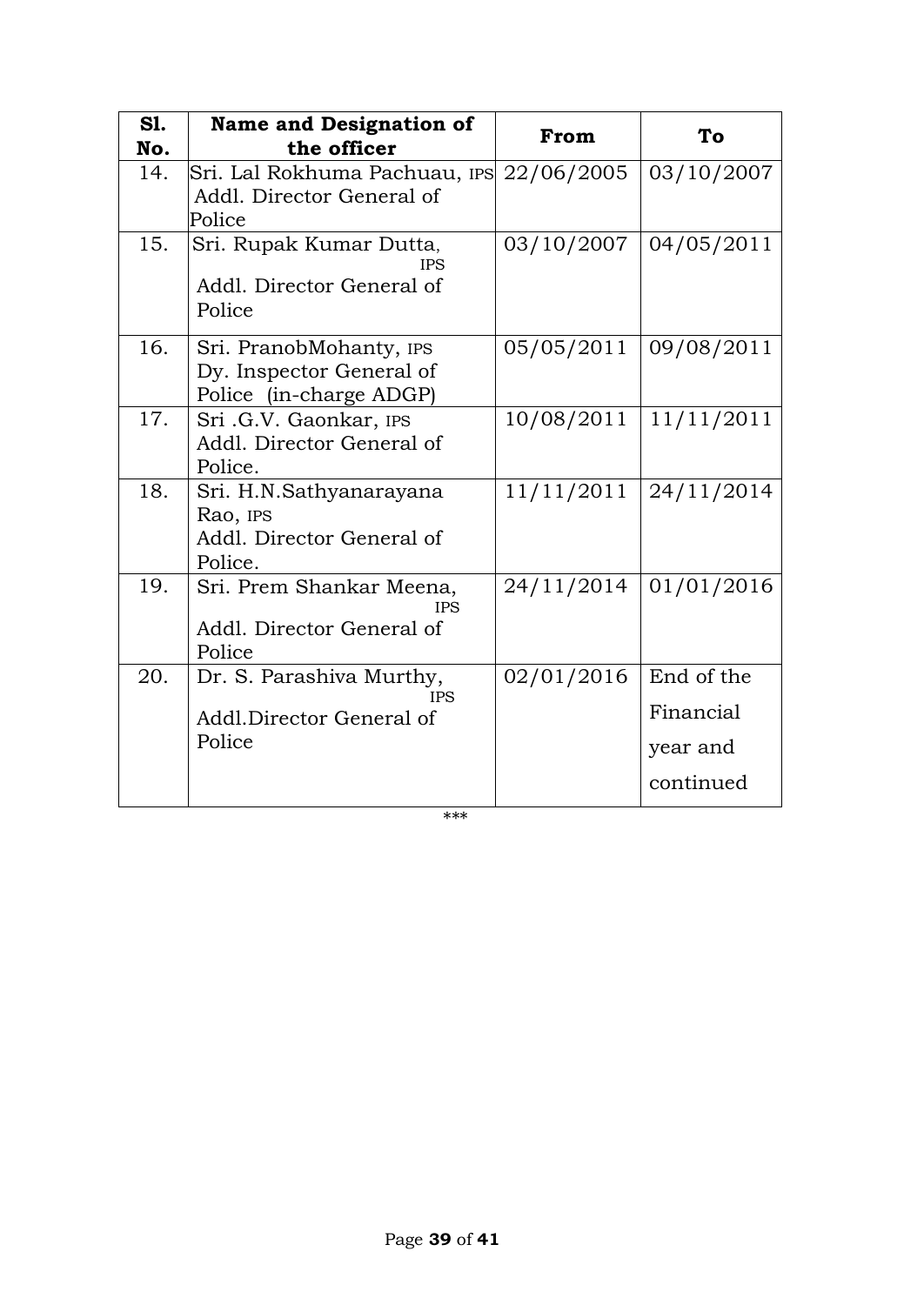# **VISITS OF HON'BLE LOKAYUKTA**

Hon'ble Justice Dr. Y. Bhaskar Rao, assumed the Office of the Lokayukta, State of Karnataka on 14/02/2013 and functioning as such since that date. During the past two years, he has paid visits to several District Head Quarters in the State of Karnataka, in that he has visited mainly Government Hospitals and some of the government offices. During the District Visits, numbers of complaints have been received and after hearing the Complainants and public servants concerned, most of the complaints have been disposed on the spot itself. The Districts visited by the Lokayukta during the year 2015-16 with date and the number of complaints received in those places are as under:-

| S1.<br>No.     | Date of Visit | <b>District</b> | No. of<br>complaints<br>received |
|----------------|---------------|-----------------|----------------------------------|
| 1              | 07/04/2015    | Tumakuru        | 61                               |
| $\overline{2}$ | 22/04/2015    | Chamarajanagar  | 38                               |
| 3              | 23/04/2015    | Ramanagar       | 84                               |
| 4              | 24/04/2015    | Mandya          | 69                               |
| 5              | 30/04/2015    | Kodagu          | 44                               |